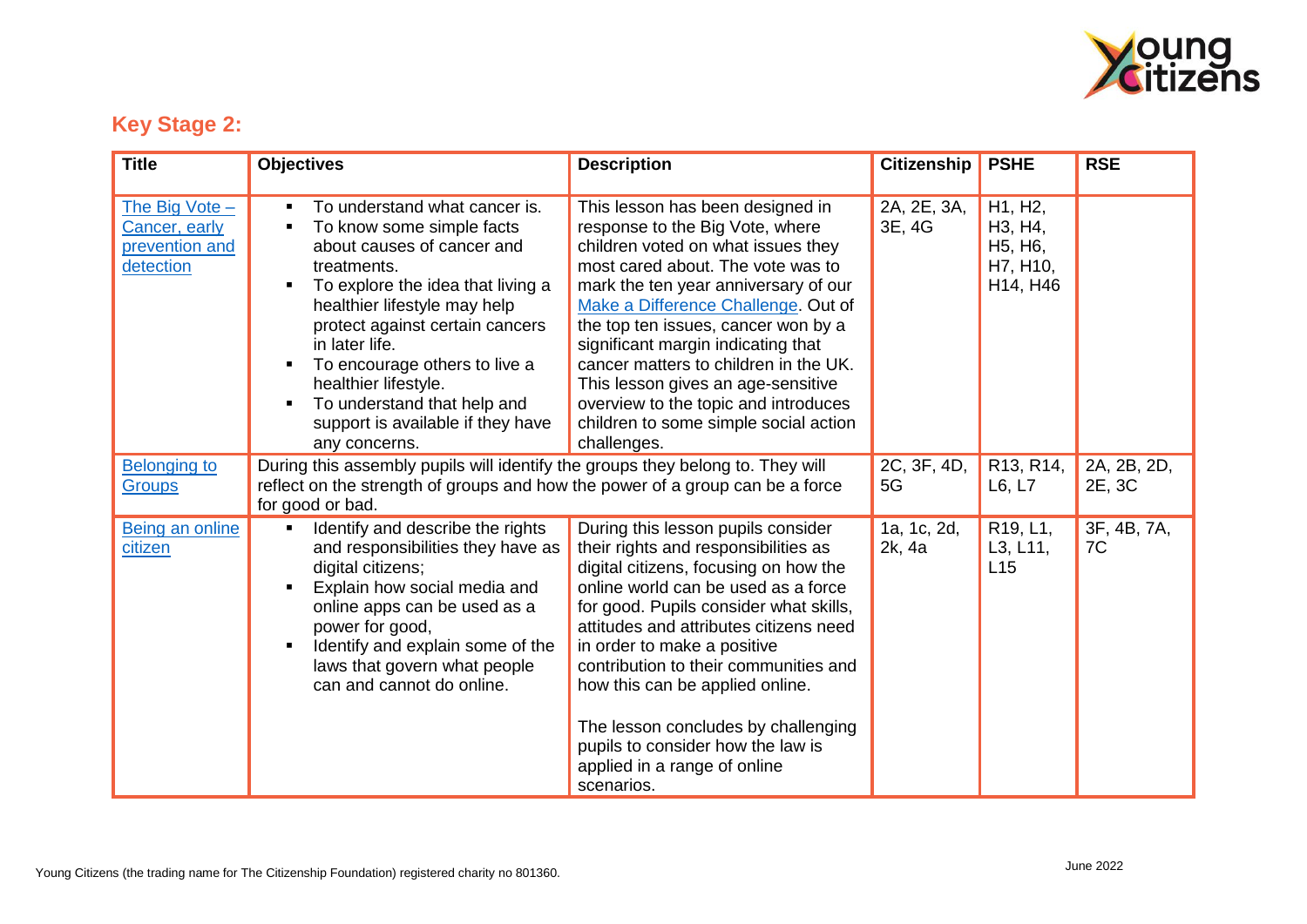

| Being part of a<br>school<br>community              | To explore what it means to be<br>an active citizen;<br>To reflect on what<br>characteristics are needed to<br>help create positive and active<br>school communities;<br>To develop strategies for<br>supporting one another at<br>school.                                       | During this lesson pupils recap what<br>we mean by the term active citizen.<br>They consider what qualities and<br>skills an active citizen should have<br>and consider how these skills and<br>qualities can be used to make a<br>positive difference in their<br>classrooms.                                                                                                                                                                                                                               | 1D, 1E, 4A,<br>5A, 5E | R <sub>10</sub> , R <sub>11</sub> ,<br>R31, R32,<br>R34 | 2A, 2B, 2C,<br>3A, 3B, 3C,<br>3D, 3E |
|-----------------------------------------------------|----------------------------------------------------------------------------------------------------------------------------------------------------------------------------------------------------------------------------------------------------------------------------------|--------------------------------------------------------------------------------------------------------------------------------------------------------------------------------------------------------------------------------------------------------------------------------------------------------------------------------------------------------------------------------------------------------------------------------------------------------------------------------------------------------------|-----------------------|---------------------------------------------------------|--------------------------------------|
| <b>Brexit:</b><br>Part $1 -$<br>Referendum          | To understand what the term<br>Brexit means.<br>To know what the EU is.<br>To explore some arguments for<br>and against EU membership.<br>To understand what the term<br>referendum means, and how<br>referendums are conducted.<br>To know the results of the EU<br>referendum. | In this lesson pupils will be given a<br>brief introduction to the European<br>Union. They will learn about why<br>people's opinions about the EU are<br>divided and the results of the EU<br>referendum. Through looking at<br>relatable examples, pupils will be<br>asked to reflect on the advantages<br>and disadvantages of membership to<br>an organisation. Pupils will also be<br>led through the process of creating a<br>referendum and campaign materials<br>on a school issue of their choosing. | 1A, 2A, 2G            | R31, R33,<br>R34                                        |                                      |
| <b>Brexit:</b><br>Part $2 -$<br><b>Negotiations</b> | To know how leaders responded<br>to the Brexit result.<br>To know the meaning of the<br>term negotiation.<br>To explore the importance of<br>negotiation.<br>To explore and practice the<br>skills needed to negotiate.                                                          | Through the example of Brexit talks,<br>this lesson introduces pupils to the<br>concept of negotiation and the skills<br>required to succeed in negotiations.<br>Activities are designed to give pupils<br>the opportunity to apply their learning<br>to real life negotiation situations and<br>reflect on the characteristics of strong<br>negotiators. Pupils will also gain an<br>understanding of how some leaders<br>responded to the Brexit result.                                                   | 1A, 2A, 2G            | R31, R33,<br>R34, L30,<br>L32                           |                                      |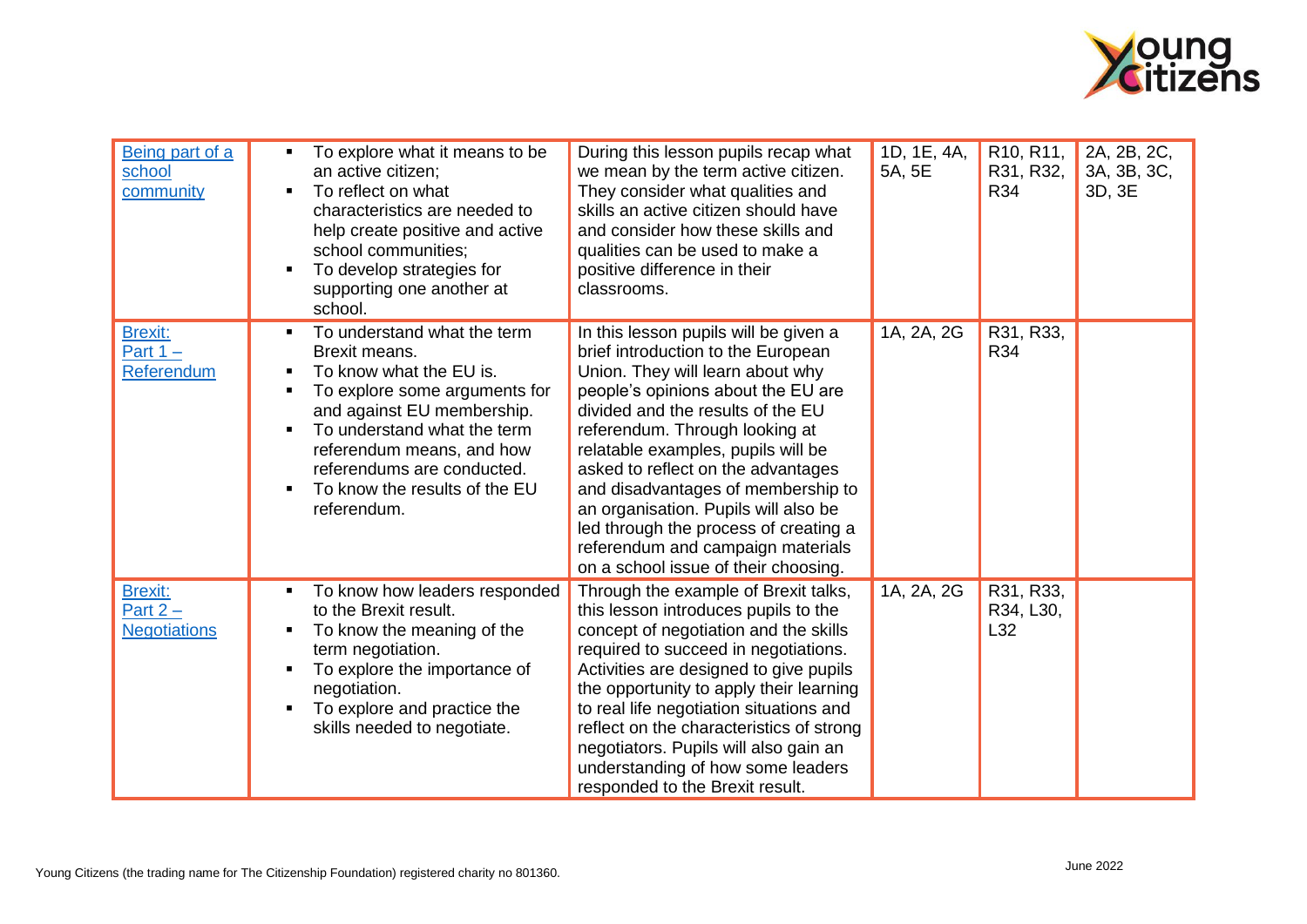

| Challenging<br><b>Stereotypes</b>         | To understand the term<br>stereotype.<br>To identify stereotypes.<br>To consider the negative effects<br>of stereotypes.<br>To challenge stereotypes<br>through research and<br>discussion.<br>To learn from those who have<br>challenged stereotypes.                                                                         | This lesson is divided into two parts.<br>In the first section of the lesson pupils<br>will develop an understanding of the<br>term 'stereotype', identify examples<br>of stereotypical opinions and discuss<br>the harm that stereotypes can cause.<br>In the second portion of the lesson<br>pupils will focus on campaigns and<br>advertising regulations in the UK that<br>challenge gender stereotypes.                                                                                                                                                                     | 2A, 4E                               | H <sub>25</sub> , R <sub>32</sub> ,<br>R33, R34,<br>L9, L27,<br>L28, L32 | 3A, 3B, 3E,<br>3G     |
|-------------------------------------------|--------------------------------------------------------------------------------------------------------------------------------------------------------------------------------------------------------------------------------------------------------------------------------------------------------------------------------|----------------------------------------------------------------------------------------------------------------------------------------------------------------------------------------------------------------------------------------------------------------------------------------------------------------------------------------------------------------------------------------------------------------------------------------------------------------------------------------------------------------------------------------------------------------------------------|--------------------------------------|--------------------------------------------------------------------------|-----------------------|
| Children's<br><b>Rights</b>               | To understand that there are<br>specific rights for children.<br>To consider why children need<br>special protections.<br>To think about children's rights<br>at school.<br>To learn about individuals and<br>groups that campaign for and<br>support children's rights.<br>To take action in support of<br>children's rights. | In this lesson pupils will learn that<br>there are specific rights for children<br>which are set out in the United<br>Nations Conventions on the Rights of<br>the Child. Pupils will learn about the<br>evolution of these rights through<br>studying the life and works of<br>Eglantyne Jebb who was the founder<br>of Save the Children and author of<br>the first declaration of children's<br>rights.<br>Pupils will then consider how their<br>rights are met at school and how they<br>can contribute to a culture in which<br>children's rights are valued and<br>upheld. |                                      | R31, L1,<br>L <sub>2</sub> , L <sub>4</sub> , L <sub>7</sub>             | 1A, 1D, 3A,<br>3D, 3E |
| <b>Citizenship and</b><br>the wider world | To explore how we are<br>connected to other people and<br>places around the world;<br>To explore how our actions can<br>have an impact on others, both<br>locally and all over the world;                                                                                                                                      | During this lesson pupils consider<br>what it means to be a global citizen<br>and what rights and responsibilities<br>come with this. They consider a<br>range of global issues analysing the<br>potential cause, effects and solutions<br>of these issues. Finally, pupils are                                                                                                                                                                                                                                                                                                  | 1A, 2A, 2D,<br>2E, 4A, 4B,<br>5A, 5G | R34, L3,<br>L4, L5                                                       |                       |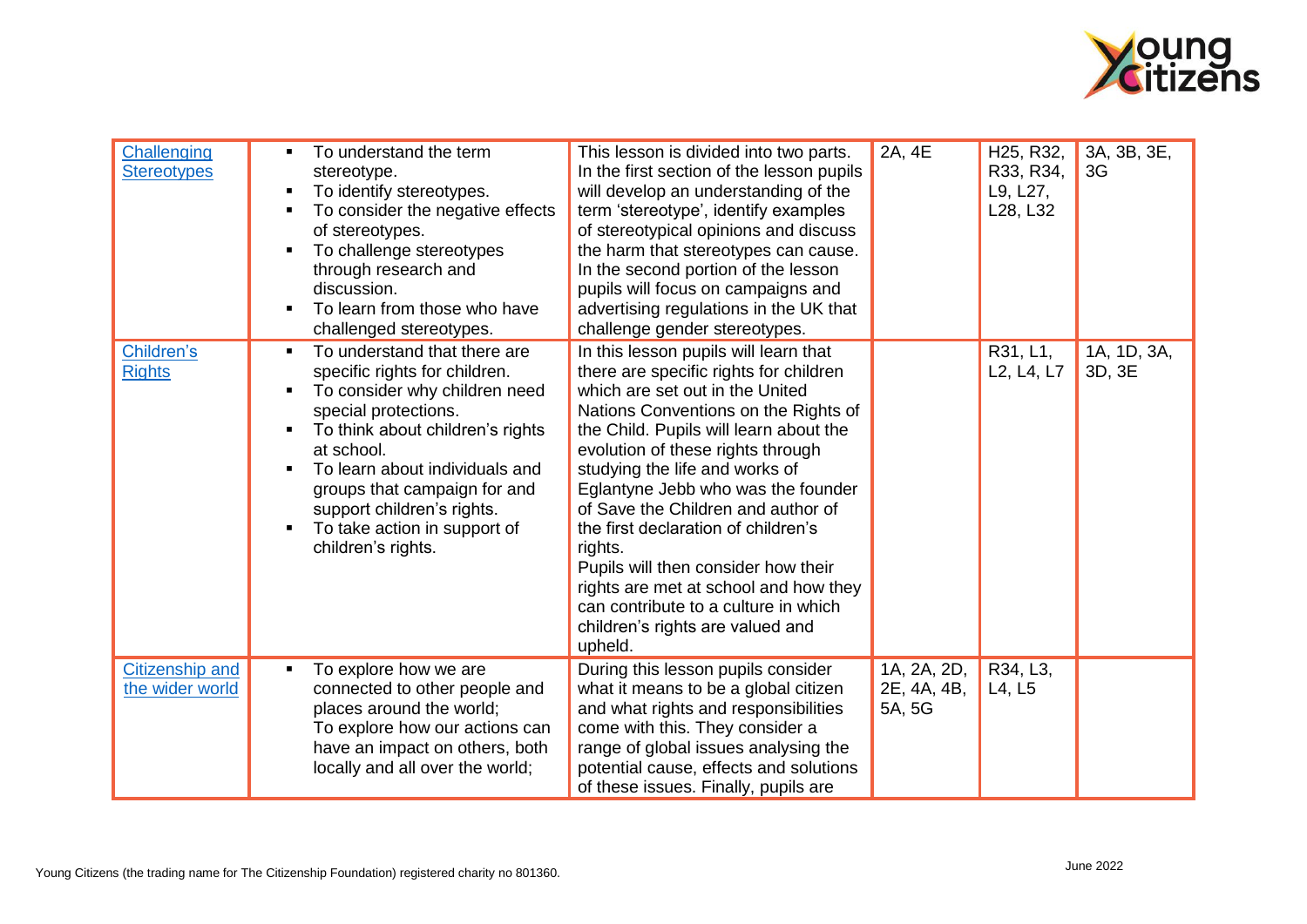

|                                                            | $\blacksquare$      | To consider how our actions can<br>help to bring about change.                                                                                                                                                                                 | introduced to the Sustainable<br>Development Goals and consider<br>how they can contribute towards<br>them.                                                                                                                                                                                                                                                                                                                                                                               |                                  |                                                                                                |                           |
|------------------------------------------------------------|---------------------|------------------------------------------------------------------------------------------------------------------------------------------------------------------------------------------------------------------------------------------------|-------------------------------------------------------------------------------------------------------------------------------------------------------------------------------------------------------------------------------------------------------------------------------------------------------------------------------------------------------------------------------------------------------------------------------------------------------------------------------------------|----------------------------------|------------------------------------------------------------------------------------------------|---------------------------|
| <b>Conflict Part 1</b><br>- Reacting to<br><b>Conflict</b> | $\blacksquare$      | To explain the term conflict.<br>To suggest helpful and unhelpful<br>reactions to a conflict.<br>To reflect on whether their<br>reactions to conflict are helpful<br>or unhelpful and how their<br>responses to conflict could be<br>improved. | In this lesson pupils will take part in<br>discussions relating to situations of<br>conflict. Pupils will consider actions<br>which provoke conflict and actions<br>which can help to calm conflict. They<br>will reflect on their own responses to<br>conflict and identify their personal<br>areas for development. Activities are<br>designed to help pupils improve their<br>self-awareness, equipping them with<br>simple strategies for responding<br>proactively to confrontation. | 1C, 2C, 2F,<br>4A, 5A, 5F,<br>5G | H18, H20,<br>H <sub>24</sub> , R <sub>10</sub> ,<br>R <sub>17</sub> , R <sub>33</sub> ,<br>L30 | 2B, 2D, 2E,<br>3A, 3B, 3C |
| Conflict Part 2 -<br><b>Mediation</b>                      | Ξ<br>$\blacksquare$ | To explain the term mediation.<br>To use simple mediation.<br>strategies to resolve differences.<br>To consider different points of<br>view.                                                                                                   | In this lesson pupils will discuss the<br>principles of simple mediation<br>strategies and apply these in role<br>play scenarios to explore how people<br>can voice and resolve their<br>differences. The activities are<br>designed to develop the pupils'<br>communication skills and empathy as<br>they engage in mediation talks which<br>require them to walk in someone<br>else's shoes.                                                                                            | 1C, 2C, 2F,<br>4A, 5A, 5F,<br>5G | H18, H20,<br>H <sub>24</sub> , R <sub>10</sub> ,<br>R <sub>17</sub> , R <sub>33</sub> ,<br>L30 | 2B, 2D, 2E,<br>3A, 3B, 3C |
| <b>Climate</b><br>Change<br>Parts 1-4                      | ٠                   | To understand the terms<br>greenhouse effect, climate<br>change and fossil fuels.<br>To explore the impact of climate<br>change both locally, nationally<br>and internationally.                                                               | The unit has been split into four<br>parts. Not all parts need to be<br>delivered if time is limited. You may<br>like to deliver each area in a separate<br>lesson.                                                                                                                                                                                                                                                                                                                       | 1A, 1C, 2A,<br>2J, 5A            | H4, L4,<br>L5, L7,<br>L19                                                                      |                           |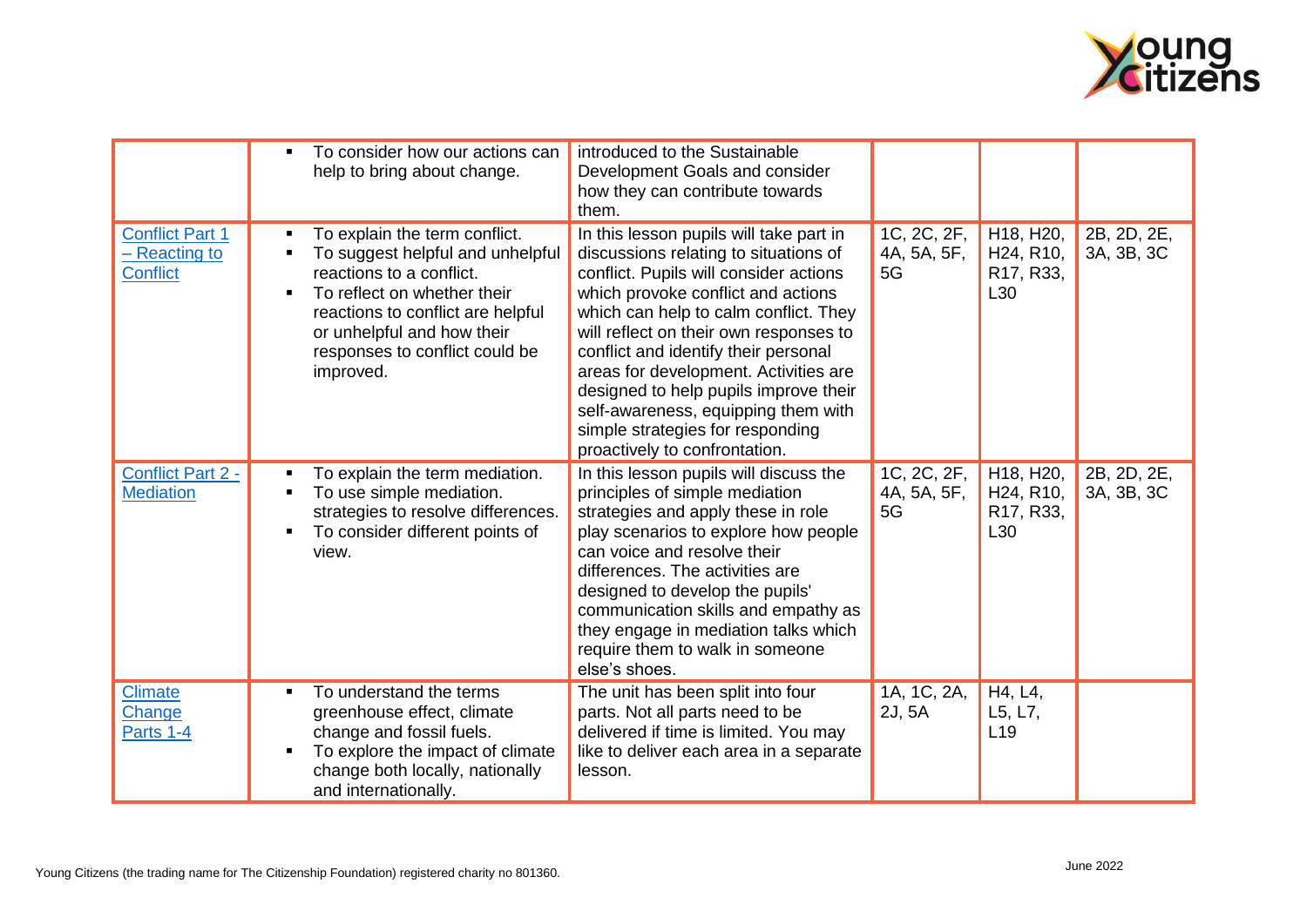

|                                        | To explore what the<br>Government and other<br>organisations are doing in<br>response to climate change.<br>To explore different ways that<br>they can personally take<br>responsibility for tackling climate<br>change. | Part 1: What is climate change?<br>п<br>Part 2: What are the causes of<br>$\blacksquare$<br>climate change?<br>Part 3: What is the impact of<br>٠<br>climate change?<br>Part 4: What can we do? This<br>$\blacksquare$<br>section focuses on what<br>governments all over the world<br>are doing to tackle climate<br>change and also challenges the<br>class to consider what they can<br>do.                                                                                                                  |                           |            |
|----------------------------------------|--------------------------------------------------------------------------------------------------------------------------------------------------------------------------------------------------------------------------|-----------------------------------------------------------------------------------------------------------------------------------------------------------------------------------------------------------------------------------------------------------------------------------------------------------------------------------------------------------------------------------------------------------------------------------------------------------------------------------------------------------------|---------------------------|------------|
| Conflicting<br><b>Rights</b>           | To understand what is meant by<br>rights being in conflict.<br>To think about how we can find<br>resolution when rights are in<br>conflict.                                                                              | 'Conflicting rights' is designed to be<br>taught as a follow up lesson to the<br>Go-Givers resources 'Rights and<br>Responsibilities' and 'What Are<br>Human Rights?'<br>In this lesson pupils will revisit their<br>knowledge of human rights to<br>consider situations in which people's<br>rights may appear in conflict with one<br>another. Pupils will debate how they<br>would resolve issues arising from<br>conflicting rights in school and think<br>about how they can be more rights<br>respecting. | 2D, 5G                    | L1, L2, L3 |
| <b>COP26:</b><br><b>Climate Action</b> | Explain what the COP26 is.<br>Describe what the four goals of<br>the COP26 are and explain why<br>they are important.                                                                                                    | During this lesson pupils explore<br>what governments and citizens all<br>over the world are doing to tackle<br>climate change.                                                                                                                                                                                                                                                                                                                                                                                 | 1a, 1c, 2a,<br>2e, 2j, 2g | L1, L4, L5 |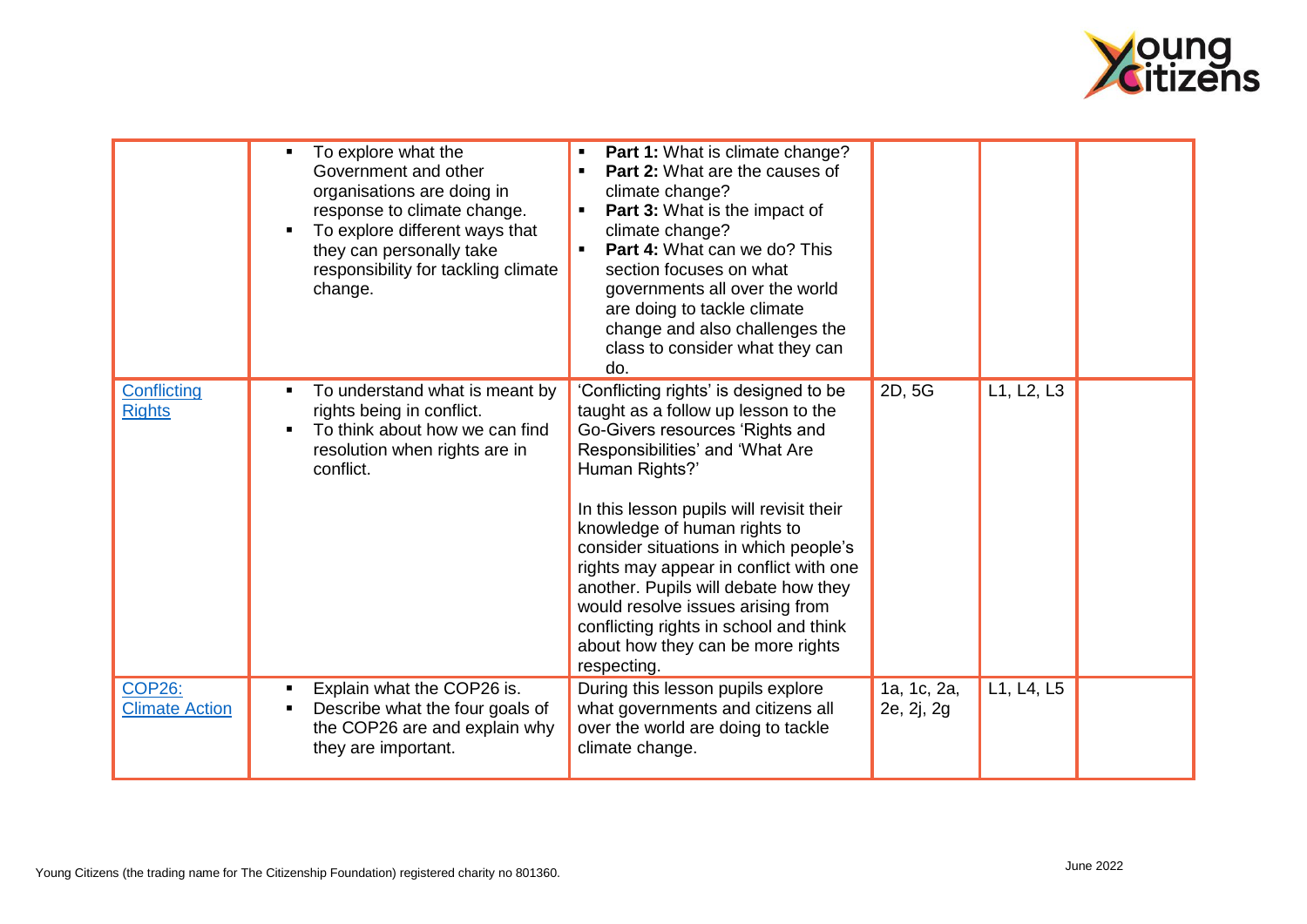

|                                                                      | Identify three actions the UK has<br>taken to reduce carbon<br>emissions.<br>Design a 'school of the future'<br>٠<br>which will help to tackle climate<br>change.<br>Choose at least one idea from<br>the 'school of the future' which<br>we can put in place now. | In November 2021, the COP26 took<br>place in Glasgow. This lesson<br>explores what the COP is and what it<br>aims to achieve. Pupils are<br>introduced to David Attenborough's<br>role as the People's Advocate and<br>examine what actions he<br>recommends and the impact these<br>actions could have.<br>The lesson concludes with pupils<br>being challenged to design a 'school<br>of the future' that will help to tackle<br>climate change and meet the aims of<br>the COP26. Pupils are asked to<br>identify what plans from their school<br>designs they could put in place today. |                                      |                                                                   |            |
|----------------------------------------------------------------------|--------------------------------------------------------------------------------------------------------------------------------------------------------------------------------------------------------------------------------------------------------------------|---------------------------------------------------------------------------------------------------------------------------------------------------------------------------------------------------------------------------------------------------------------------------------------------------------------------------------------------------------------------------------------------------------------------------------------------------------------------------------------------------------------------------------------------------------------------------------------------|--------------------------------------|-------------------------------------------------------------------|------------|
| <b>Cultural</b><br>Diversity in the<br><u>UK</u>                     | To understand the term 'cultural<br>diversity'.<br>To research historical events<br>that have contributed to the<br>diverse population of the UK.<br>To appreciate how diversity has<br>enriched British culture.<br>To learn from a range of<br>cultures.         | In this lesson pupils will be learning<br>about cultural diversity in the UK and<br>some of the historical factors that<br>have contributed to the diversity of<br>the UK population. Pupils will explore<br>a range of cultures through learning<br>activities and personal research.                                                                                                                                                                                                                                                                                                      | 2I, 4B, 4F                           | H <sub>25</sub> , R <sub>32</sub> ,<br>R33, L6,<br>L7, L8,<br>L10 | 3A, 3B, 3E |
| Democracy-<br>Part 1<br>Democracy-<br>Part 2<br>Democracy-<br>Part 3 | To understand what democracy<br>means.<br>To know how a general election<br>works.<br>To explore the role of central<br>and local government, the Prime                                                                                                            | Pupils explore the meaning of<br>'democracy,' and the ways in which<br>citizens can participate in democratic<br>life in Britain.                                                                                                                                                                                                                                                                                                                                                                                                                                                           | 1A, 2B, 2G,<br>2H, 2K, 3A,<br>4B, 5C | R30, R31,<br>R33, R34,<br>L6, L7,<br>L16                          |            |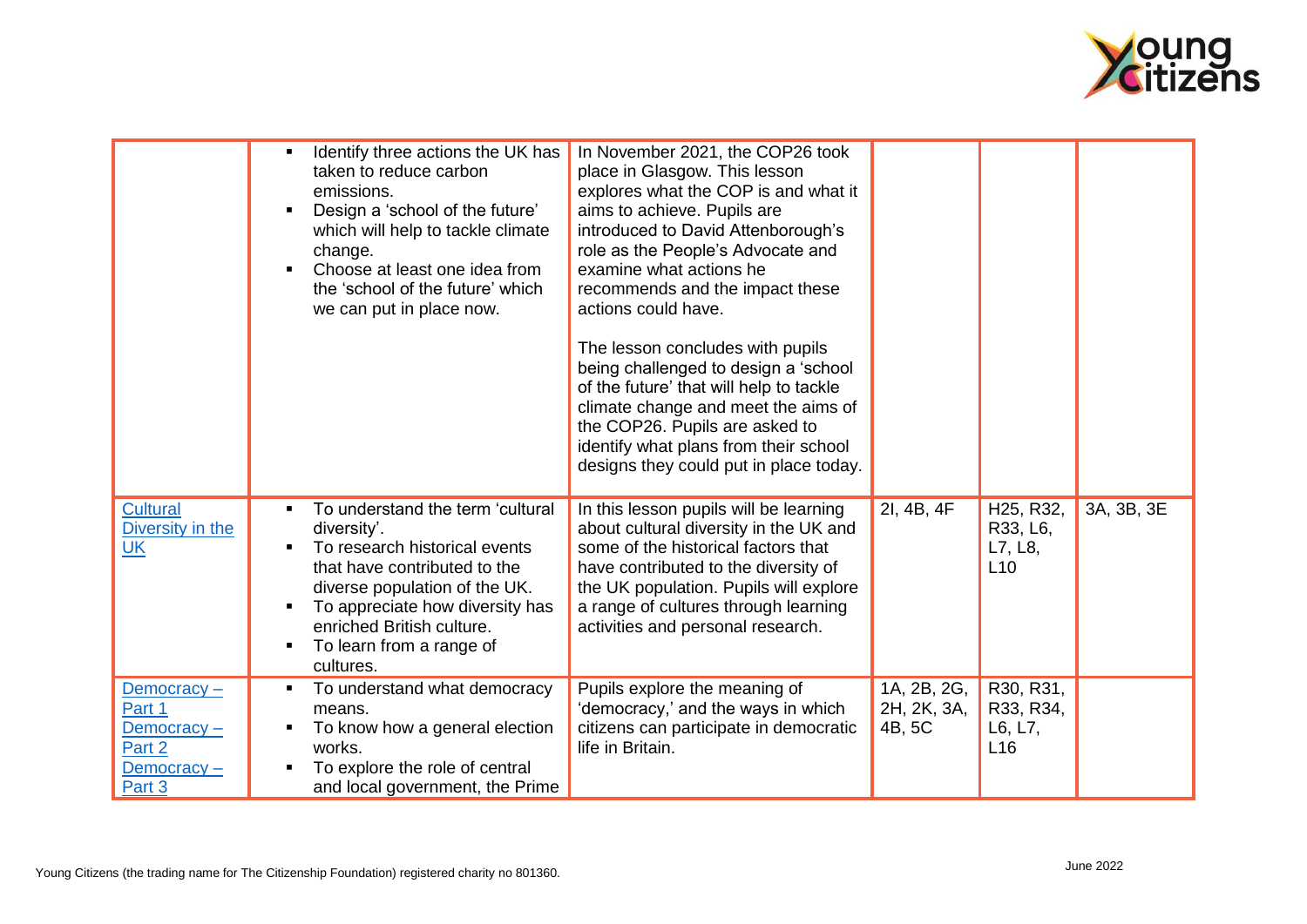

|                       | Minister, Members of Parliament<br>and the justice system.<br>To know what we mean by a<br>political party, and the names of<br>the main political parties.<br>To explore how we can find out<br>about the views of politicians,<br>and why this is important.<br>To examine the historical and<br>political significance of the<br>Suffragette Movement.<br>To understand what the rule of<br>law is.<br>To explore how laws are made.<br>To explore how they can take<br>part in democracy. | <b>Part 1:</b> The role of the Prime<br>Minister, Members of Parliament<br>and political parties, and how a<br>general election works.<br>Part 2: Pupils learn about the<br>function of central and local<br>government and the difference<br>between MPs and councillors.<br>Pupils explore the job of<br>Parliament, taking a look at the<br>roles of the House of Commons<br>and the House of Lords.<br><b>Part 3: Pupils learn about the rule</b><br>of law. They discover the different<br>roles of parliament, government<br>and the justice system and<br>explore why we need laws and<br>how they are made. |            |                                                              |            |
|-----------------------|-----------------------------------------------------------------------------------------------------------------------------------------------------------------------------------------------------------------------------------------------------------------------------------------------------------------------------------------------------------------------------------------------------------------------------------------------------------------------------------------------|---------------------------------------------------------------------------------------------------------------------------------------------------------------------------------------------------------------------------------------------------------------------------------------------------------------------------------------------------------------------------------------------------------------------------------------------------------------------------------------------------------------------------------------------------------------------------------------------------------------------|------------|--------------------------------------------------------------|------------|
| <b>Dilemmas</b>       | To consider the consequences<br>of actions.<br>To develop reasoning skills.<br>To take part in a discussion.                                                                                                                                                                                                                                                                                                                                                                                  | Over a series of short sessions,<br>pupils will have the opportunity to<br>consider ethical dilemmas which may<br>arise in day to day life. Pupils will be<br>encouraged to make decisions by<br>first considering all their options and<br>the consequences of taking each<br>potential action. In group discussions,<br>pupils will be able to practise<br>articulating their views and respond<br>to views that are in contrast to their<br>own.                                                                                                                                                                 | 2E, 2F, 5G | H <sub>19</sub> ,<br>H24, R30,<br>R31, R33,<br>R34           |            |
| <b>Discrimination</b> | To understand the term<br>discrimination.                                                                                                                                                                                                                                                                                                                                                                                                                                                     | In this lesson pupils will develop their<br>understanding of the term<br>'discrimination'. Pupils will consider                                                                                                                                                                                                                                                                                                                                                                                                                                                                                                     | 2E, 4D     | H <sub>25</sub> , R <sub>21</sub> ,<br>R30, R31,<br>R32, L10 | 3A, 3B, 3E |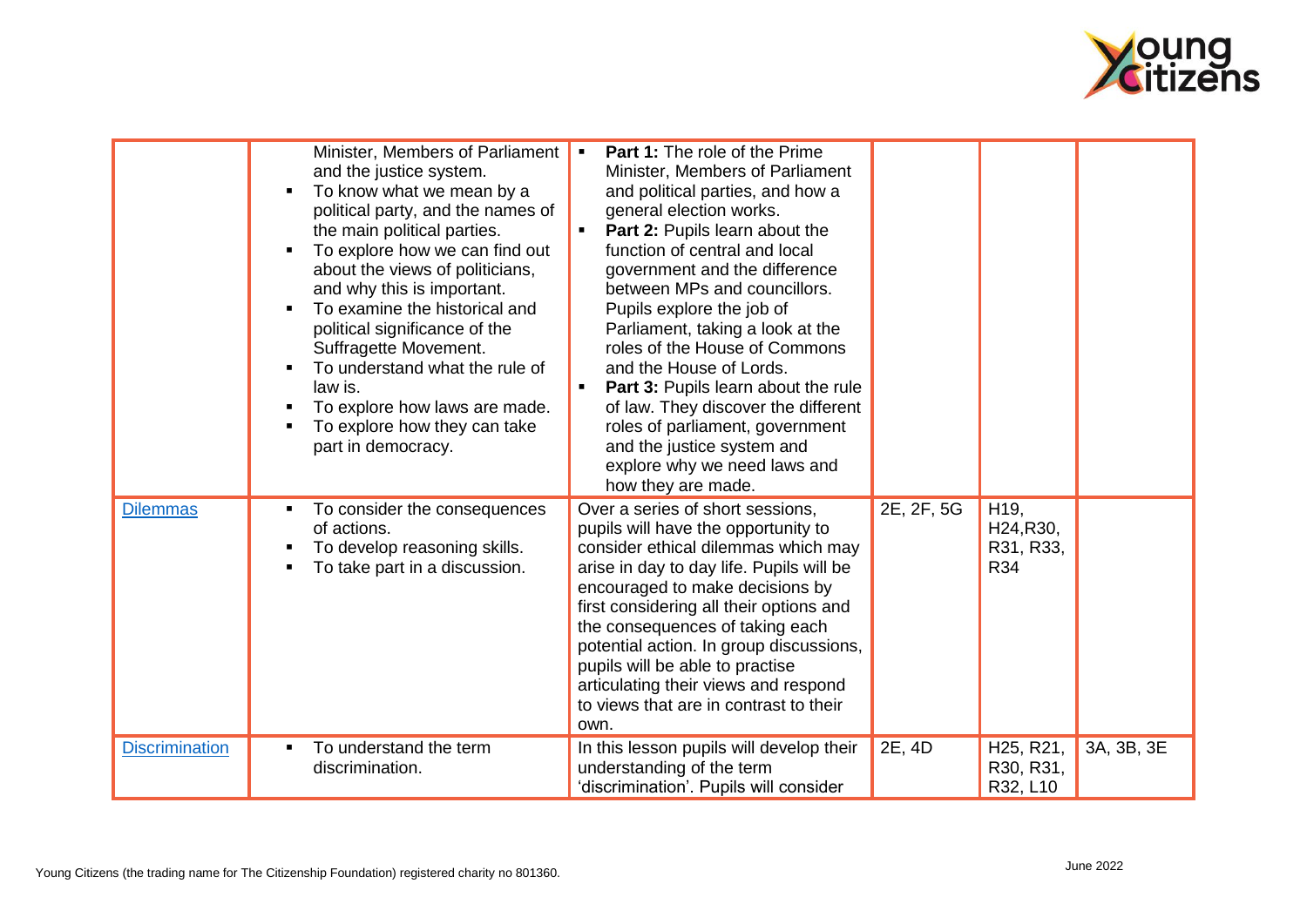

|                    |                | To be able to describe and<br>identify examples of<br>discrimination.<br>To explore the impact of<br>discrimination on individuals and<br>society.<br>To learn about the Equality Act<br>and its protections. | what makes them unique and learn<br>which characteristics are protected<br>under the Equality Act. Pupils will<br>examine different acts of<br>discrimination and discuss how these<br>acts impact upon individuals and<br>society.                                                                                                                                                                                                                                                                                                                                                                 |            |                                                              |                   |
|--------------------|----------------|---------------------------------------------------------------------------------------------------------------------------------------------------------------------------------------------------------------|-----------------------------------------------------------------------------------------------------------------------------------------------------------------------------------------------------------------------------------------------------------------------------------------------------------------------------------------------------------------------------------------------------------------------------------------------------------------------------------------------------------------------------------------------------------------------------------------------------|------------|--------------------------------------------------------------|-------------------|
| <b>Fake News</b>   | $\blacksquare$ | To understand what is meant by<br>'fake news'.<br>To learn techniques to identify<br>'fake news'.                                                                                                             | In this lesson pupils will learn what is<br>meant by 'fake news' and the risks<br>that it poses to them and society.<br>Pupils will be introduced to the<br>concept of bias and will think about<br>how they can critically examine news<br>articles.                                                                                                                                                                                                                                                                                                                                               | 2A, 2K     | R34, L11,<br>L <sub>12</sub> , L <sub>13</sub> ,<br>L15, L16 | 4D, 4E            |
| <b>Family Life</b> |                | To explore what it means to be<br>part of a family;<br>To think of ways in which we<br>can all contribute positively to<br>family life.                                                                       | In this lesson pupils will think about<br>what it means to be part of a family<br>and how pupils can make a positive<br>difference in their family life.<br>Pupils will be introduced to families of<br>a variety of different structures and<br>backgrounds. Through discussion<br>they will reflect on positive aspects of<br>family life and think about how<br>families thrive when family members<br>have caring and supportive<br>relationships.<br>Pupils will identify different ways in<br>which families can care for one<br>another and think about the most<br>appropriate and valuable | 4A, 4B, 4C | R6, R7,<br>R8, R33,<br>L4                                    | 1A, 1B, 1C,<br>1D |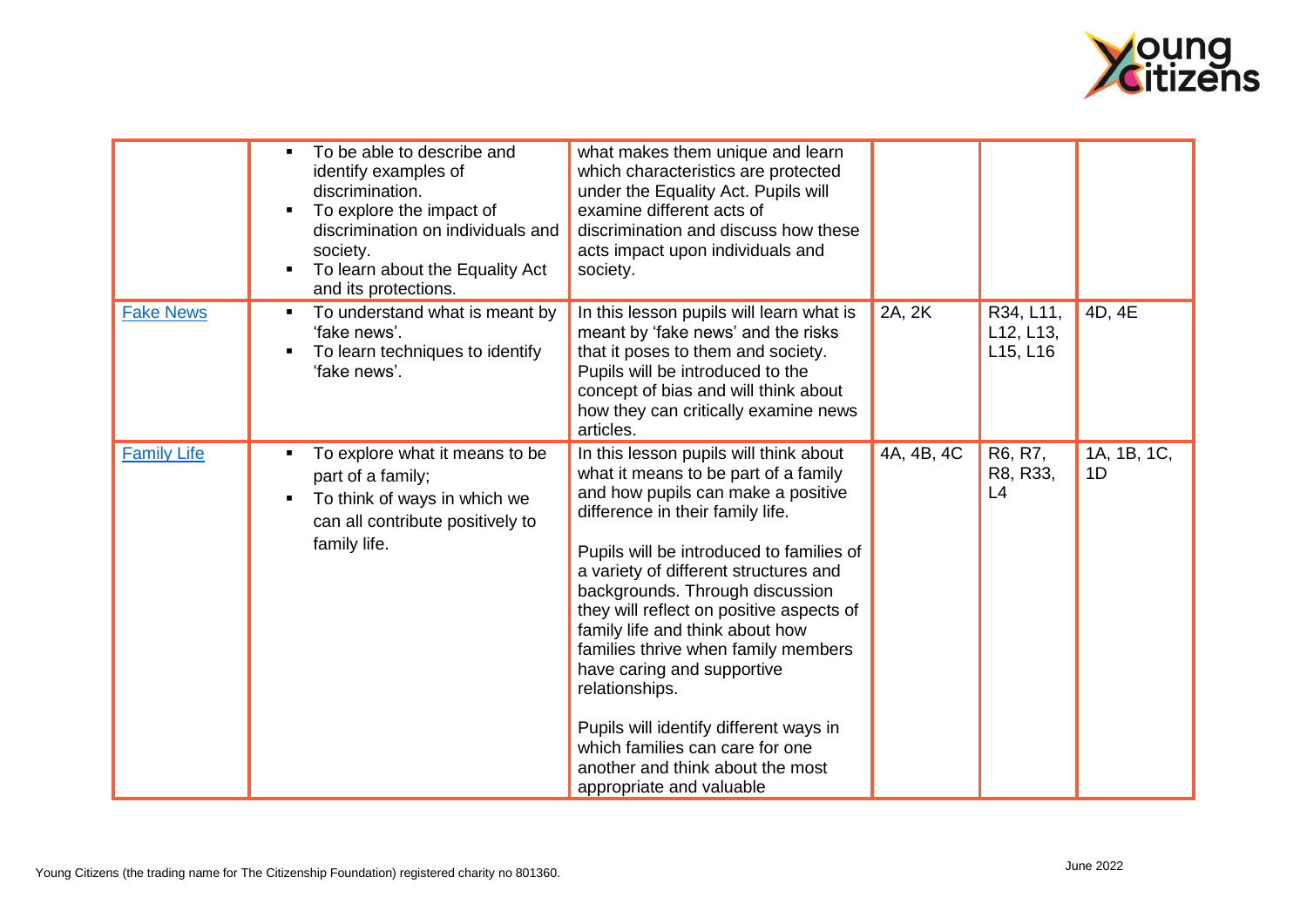

|                                         |                                                                                                                                                                                                                                                                                                                                                           | contributions family members can                                                                                                                                                                                                                                                                                                                                                                                                                                |                   |                                                                                  |    |
|-----------------------------------------|-----------------------------------------------------------------------------------------------------------------------------------------------------------------------------------------------------------------------------------------------------------------------------------------------------------------------------------------------------------|-----------------------------------------------------------------------------------------------------------------------------------------------------------------------------------------------------------------------------------------------------------------------------------------------------------------------------------------------------------------------------------------------------------------------------------------------------------------|-------------------|----------------------------------------------------------------------------------|----|
|                                         |                                                                                                                                                                                                                                                                                                                                                           | make in different situations.                                                                                                                                                                                                                                                                                                                                                                                                                                   |                   |                                                                                  |    |
| The Gift of<br>Hope                     | During this assembly pupils reflect on how hope can sustain us through difficult<br>times.                                                                                                                                                                                                                                                                |                                                                                                                                                                                                                                                                                                                                                                                                                                                                 | 2C                | H <sub>29</sub>                                                                  |    |
| <b>Go-Givers</b><br>Community<br>Centre | To consider and plan for the<br>$\blacksquare$<br>needs of others.<br>To understand that there are<br>$\blacksquare$<br>organisations that care for the<br>needs of a community.                                                                                                                                                                          | In this lesson pupils will consider the<br>varying needs and interests of the<br>Go-Givers and design a community<br>centre and activity programme that<br>matches their requirements. Pupils<br>will also produce a leaflet that should<br>attract users to their community<br>centre and compose a set of rules<br>that users must follow. This project<br>concludes with the opportunity for<br>pupils to present and evaluate their<br>classmates' designs. | 2J, 3A, 3E,<br>4F | H <sub>2</sub> , H <sub>3</sub> ,<br>R32, R33,<br>L6, L8                         |    |
| <b>Homelessness</b>                     | To reflect on the importance of<br>٠<br>having a home.<br>To consider some of the causes<br>of homelessness.<br>To consider some of the<br>problems caused by<br>homelessness.<br>To learn about some of the<br>$\blacksquare$<br>organisations that support<br>people who are homeless.<br>To identify ways in which the<br>п<br>homeless can be helped. | In this lesson pupils think about what<br>home means to them through writing<br>a poem inspired by the line 'Home is<br>where the heart is'. They will consider<br>the reasons why someone may<br>become homeless and the realities of<br>life on the streets or in temporary<br>accommodation.                                                                                                                                                                 | 1A, 2A, 2J        | H <sub>2</sub> , H <sub>15</sub> ,<br>H <sub>16</sub> , H <sub>23</sub> ,<br>R33 |    |
| How Can I<br>Make a<br>Difference?      | To work with a team to plan and<br>$\blacksquare$<br>conduct a social action project.                                                                                                                                                                                                                                                                     | In this lesson pupils will think about<br>how they can plan a social action<br>project. They will be led through key                                                                                                                                                                                                                                                                                                                                            | 1B, 1C, 5C,<br>5D | H <sub>28</sub> , R <sub>34</sub> ,<br>L <sub>25</sub> , L <sub>30</sub>         | 3B |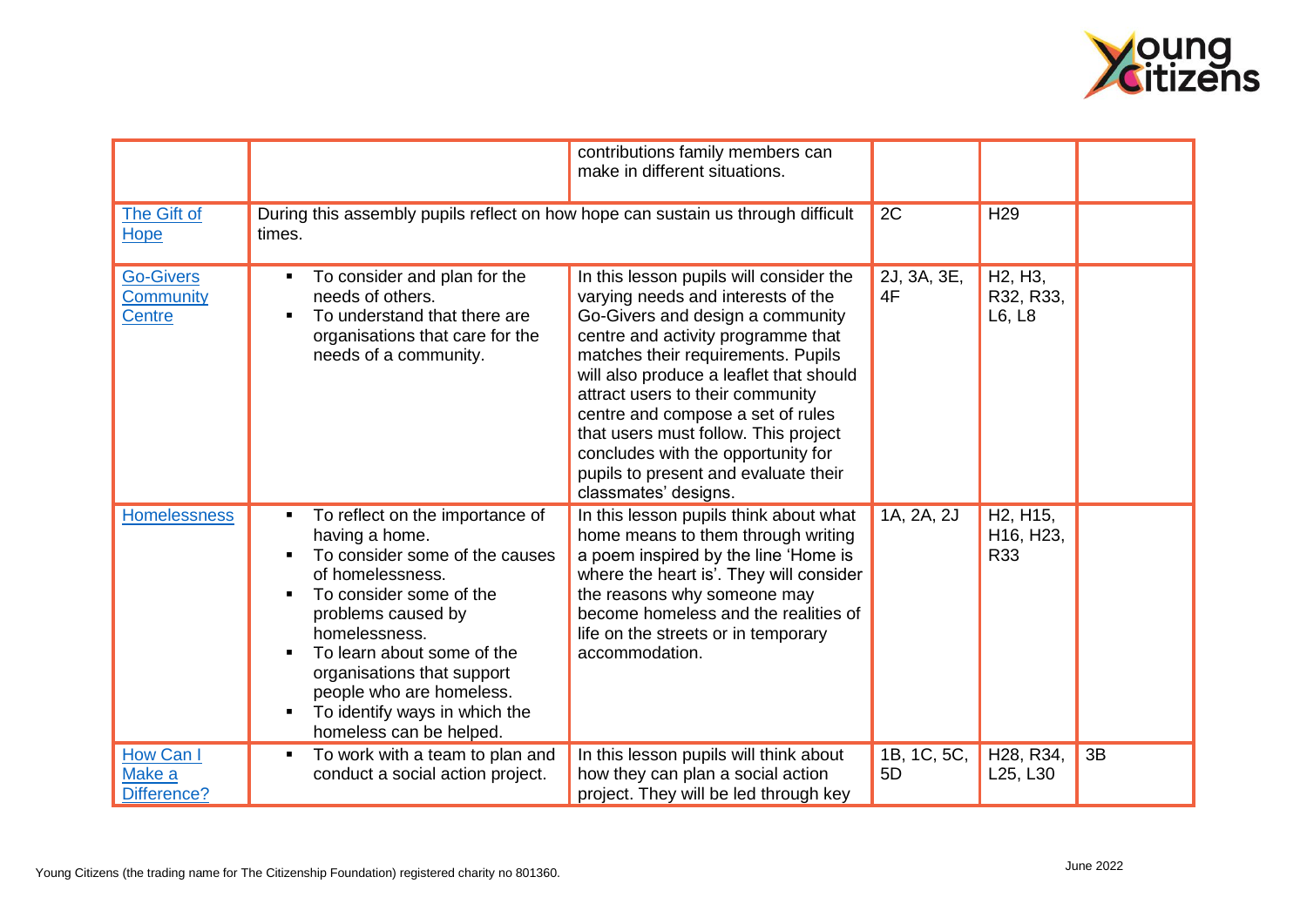

|                               | To evaluate the success of a<br>social action project.                                                                                                                                                                                                                                          | steps by following the example of the<br>Go-Givers. This resource is designed<br>to be taught over a series of lessons,<br>giving pupils the time to research,<br>plan, prepare and evaluate a social<br>action project. It could be used when<br>working towards the Make a<br>Difference Challenge and is<br>supported by a free online CPD<br>course on teaching social action. |            |                               |                           |
|-------------------------------|-------------------------------------------------------------------------------------------------------------------------------------------------------------------------------------------------------------------------------------------------------------------------------------------------|------------------------------------------------------------------------------------------------------------------------------------------------------------------------------------------------------------------------------------------------------------------------------------------------------------------------------------------------------------------------------------|------------|-------------------------------|---------------------------|
| <b>How Should</b><br>We Farm? | To understand the term free<br>range.<br>To understand the term<br>intensive farming.<br>To understand the term organic<br>farming.<br>To consider the advantages and<br>disadvantages of different<br>farming methods.<br>To identify labels that indicate<br>farming methods.                 | In this lesson pupils will learn about<br>different farming methods. They will<br>consider the advantages and<br>disadvantages of these methods and<br>learn how to identify labels that<br>indicate how food has been farmed.                                                                                                                                                     | 2A, 2J, 5D | R34, L18,<br>L19, L20         |                           |
| <b>Identities</b>             | To understand the term identity.<br>To explore our sense of identity.<br>To develop self-esteem through<br>sharing our sense of identity.<br>To creatively express aspects of<br>our identity.<br>To gain an appreciation and<br>respect for the diversity of<br>identities within a community. | In this lesson pupils will develop an<br>understanding of what is meant by<br>the term 'identity'. They will explore<br>their own sense of identity and share<br>this with others, appreciating the<br>diversity of identities that make up<br>their class and community.                                                                                                          | 2E, 2I, 4F | H25, H27,<br>R31, R32,<br>R33 | 1C, 2C, 3A,<br>3B, 3D, 3E |
| Inspirational<br>People       | To understand what it means to<br>be inspirational.                                                                                                                                                                                                                                             | In this lesson pupils will learn about<br>what it means to be inspirational.<br>They will develop their understanding                                                                                                                                                                                                                                                              | 1B, 4B, 5B | L4, L5,<br>L7, L25            |                           |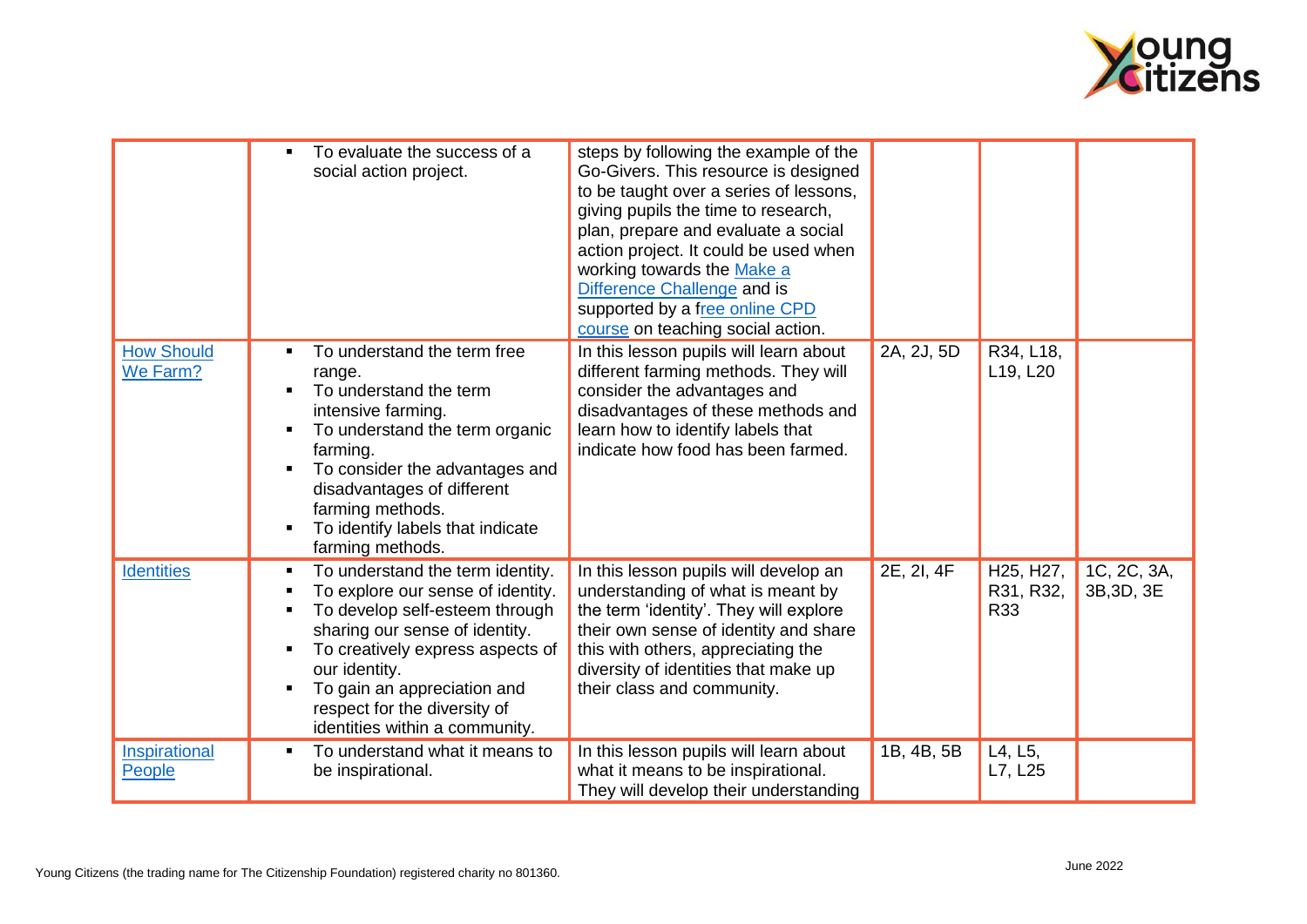

|                                   |                | To reflect on how you can use<br>your knowledge and skills for<br>good.                                                                                                                                                                               | of the term through looking at real life<br>examples in the media.<br>Pupils will also gain a breadth of<br>language with which to describe the<br>qualities and skills of an inspirational<br>person. They will use this learning to<br>reflect on the qualities and skills of<br>their peers in an exercise designed to<br>promote self-esteem and highlight<br>how everyone has their part to play in<br>taking social action.<br>This lesson is supported by a range<br>of PowerPoints outlining the lives and<br>achievements of some 'inspirational<br>people.' |                   |     |    |
|-----------------------------------|----------------|-------------------------------------------------------------------------------------------------------------------------------------------------------------------------------------------------------------------------------------------------------|-----------------------------------------------------------------------------------------------------------------------------------------------------------------------------------------------------------------------------------------------------------------------------------------------------------------------------------------------------------------------------------------------------------------------------------------------------------------------------------------------------------------------------------------------------------------------|-------------------|-----|----|
| The internet: A<br>power for good | $\blacksquare$ | Identify and explain different<br>methods used in campaigns;<br>Identify and explain how the<br>internet has improved the<br>success of these campaigns;<br>Consider how the internet could<br>have improved the success of a<br>historical campaign. | Pupils consider how the internet can<br>be a power for good and support<br>active citizenship. Pupils explore a<br>range of case studies before being<br>challenged to identify an issue that<br>they believe is important and<br>analysing how the internet could be<br>used to overcome this. Finally, pupils<br>consider how the internet could have<br>been used to enhance a historical<br>campaign.                                                                                                                                                             | 1a, 1c, 2l,<br>4a | L11 | 7a |
| <b>Magna Carta</b>                | $\blacksquare$ | Explain what the Magna Carta is<br>and how it helped to shape the<br>laws we have today;<br>Describe what 'fairness' and<br>'justice' mean and how these                                                                                              | During this lessons pupils will look at<br>the history of the Magna Carta and<br>consider how it has helped shape the<br>laws we have today.                                                                                                                                                                                                                                                                                                                                                                                                                          | 2b, 4b            | L1  |    |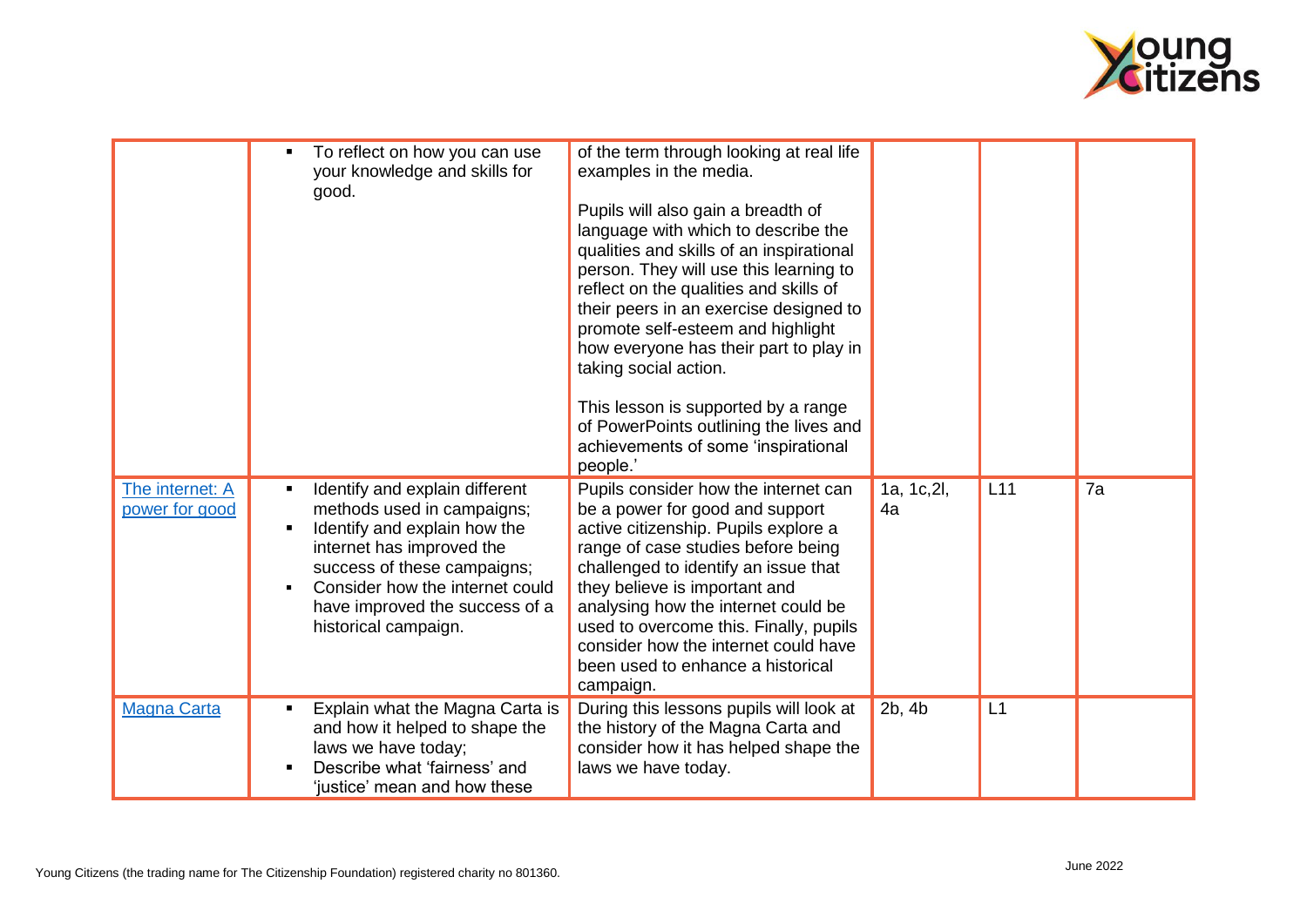

|                                                  | can be demonstrated in<br>everyday life;<br>Describe what a 'fair trial' is and<br>why it is an important part of the<br>rule of law.                                                                                                                                                       | Pupils consider what 'fairness' and<br><i>justice</i> ' mean by taking on the role<br>of head teacher at a new school,<br>deciding what rules the school should<br>have. The lesson concludes with<br>pupils exploring what is meant by the<br>following clause from the Magna<br>Carta, 'no free man shall be<br>imprisoned, or stripped of his<br>rights or possessions  except by<br>the lawful judgement of his peers'<br>and how this is put into practice in |                                                 |                             |    |
|--------------------------------------------------|---------------------------------------------------------------------------------------------------------------------------------------------------------------------------------------------------------------------------------------------------------------------------------------------|--------------------------------------------------------------------------------------------------------------------------------------------------------------------------------------------------------------------------------------------------------------------------------------------------------------------------------------------------------------------------------------------------------------------------------------------------------------------|-------------------------------------------------|-----------------------------|----|
| <b>Martin Luther</b><br><b>King</b>              | To know who Martin Luther King<br>was and the impact he had.<br>To understand the term<br>discrimination, how to recognise<br>it and the impact it can have.                                                                                                                                | today's justice system.<br>During this lesson pupils explore the<br>life of Martin Luther King and the<br>impact he had on civil rights in the<br>USA. The subsequent activities<br>challenge pupils to think about how<br>and why we judge people and how it<br>feels when people are not treated<br>equally.                                                                                                                                                     | 1A, 2A, 2B,<br>2C, 2D, 2E,<br>2I, 4A, 4B,<br>5G | R21, L7,<br>L8, L10         |    |
| <b>Mary Seacole</b><br>& Florence<br>Nightingale | This assembly tells the story of how Mary Seacole and Florence Nightingale<br>overcame prejudice to help others and explores how discrimination can prevent<br>people from making a full contribution to society. It could be run in conjunction<br>with the lesson 'Inspirational People'. |                                                                                                                                                                                                                                                                                                                                                                                                                                                                    | 2E, 4B, 4F                                      | R21, L7,<br>L8, L10,<br>L27 | 3A |
| <b>Migration</b>                                 | To understand the term<br>$\blacksquare$<br>'migration'.<br>To consider reasons why people<br>migrate.<br>To think about the benefits of<br>migration to a country.<br>To learn about the experiences<br>of migrants.                                                                       | In this lesson pupils will gain an<br>understanding of the term 'migration'<br>and some of the reasons why people<br>migrate. They will consider the<br>benefits of migration for a country<br>and learn about the experiences of<br>migrants from first-hand accounts.                                                                                                                                                                                            | 2I, 4B, 4F,<br>5A                               | R32, R33,<br>L6, L7, L8     |    |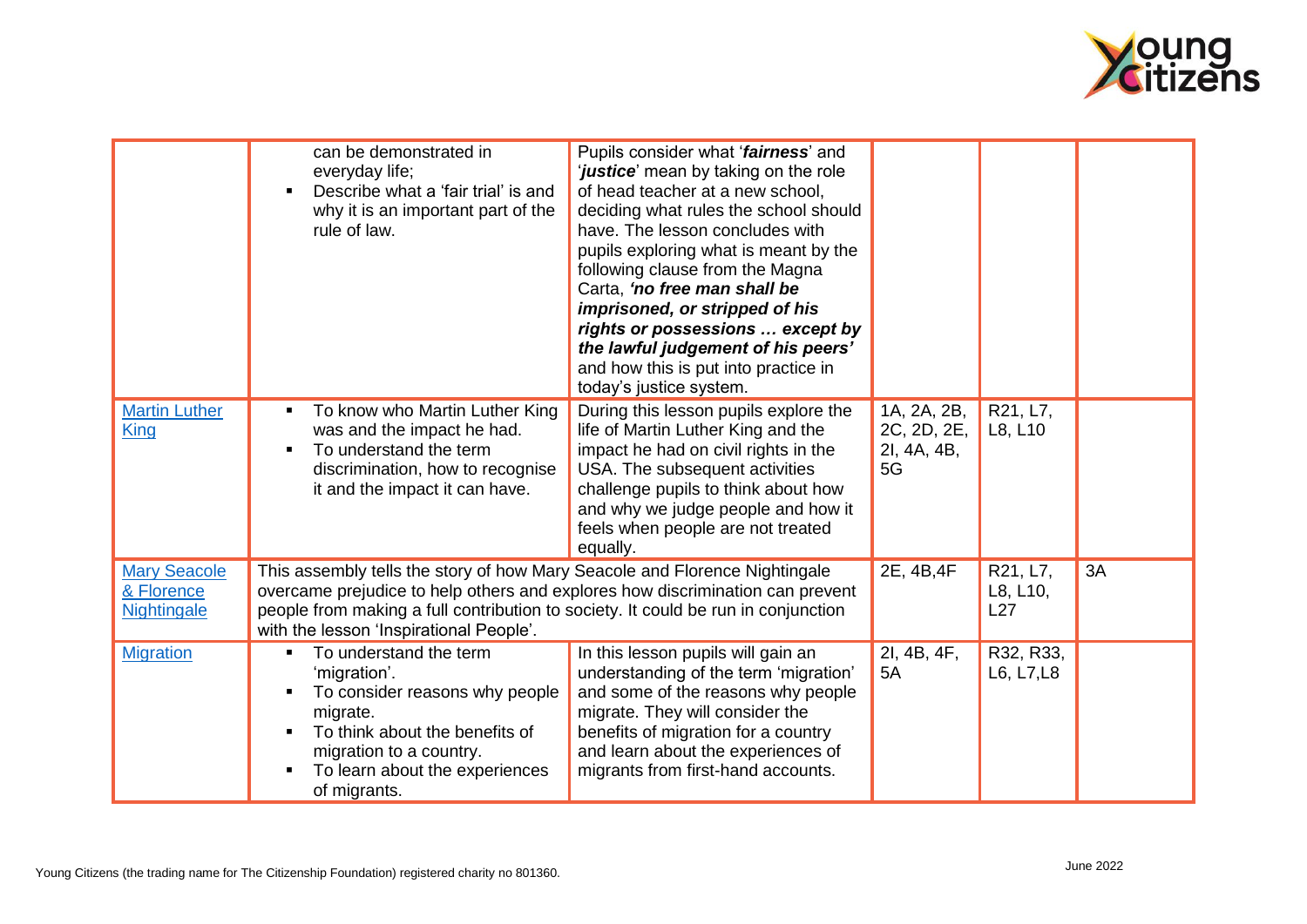

| <b>My Community</b>             | To describe what we mean by<br>$\bullet$<br>the word community;<br>Explore the different roles within<br>my local community and what<br>support they provide;<br>Investigate a variety of<br>community spaces within their<br>local geographical area.                                               | During this lesson pupils consider<br>what we mean by the word<br>community and are challenged to<br>think about all the different<br>community groups they belong to<br>and how it feels to belong to a<br>community.<br>Pupils go on to explore a variety of<br>different key roles within the<br>community and the support they<br>provide. The lesson concludes with<br>pupils taking part in a scavenger<br>hunt (either physical or virtual) where<br>they discover the range of spaces<br>and facilities available within their<br>local community. | 1A, 1E, 2D,<br>2H, 2I, 4G,<br>5E, 5H | L6, L7,<br>L8, L26          | 5H |
|---------------------------------|------------------------------------------------------------------------------------------------------------------------------------------------------------------------------------------------------------------------------------------------------------------------------------------------------|------------------------------------------------------------------------------------------------------------------------------------------------------------------------------------------------------------------------------------------------------------------------------------------------------------------------------------------------------------------------------------------------------------------------------------------------------------------------------------------------------------------------------------------------------------|--------------------------------------|-----------------------------|----|
| <b>Nelson</b><br><b>Mandela</b> | This assembly explores Mandela's fight against apartheid in South Africa. It<br>considers different points of view about famous people in history and concludes<br>that struggles for freedom are not necessarily peaceful. It could be run in<br>conjunction with the lesson 'Inspirational People' |                                                                                                                                                                                                                                                                                                                                                                                                                                                                                                                                                            | 2E, 4B, 4F                           | R21, R32,<br>L7, L10        | 3A |
| The NHS                         | Explore the history and aims of<br>$\blacksquare$<br>the NHS:<br>Find out about the services and<br>jobs in the NHS;<br>Research public opinions on the<br>NHS.<br>Consider the ways various<br>people can support the NHS.                                                                          | During this lesson pupils will learn<br>about the founding of the NHS and<br>the guiding principles upon which it<br>was established to treat all people at<br>the point of service, with funding from<br>taxation.<br>Pupils will explore a variety of<br>scenarios in which someone might                                                                                                                                                                                                                                                                | 1A, 1E, 2A,<br>4G, 5E, 5H            | H14, L6,<br>L7, L26,<br>L28 |    |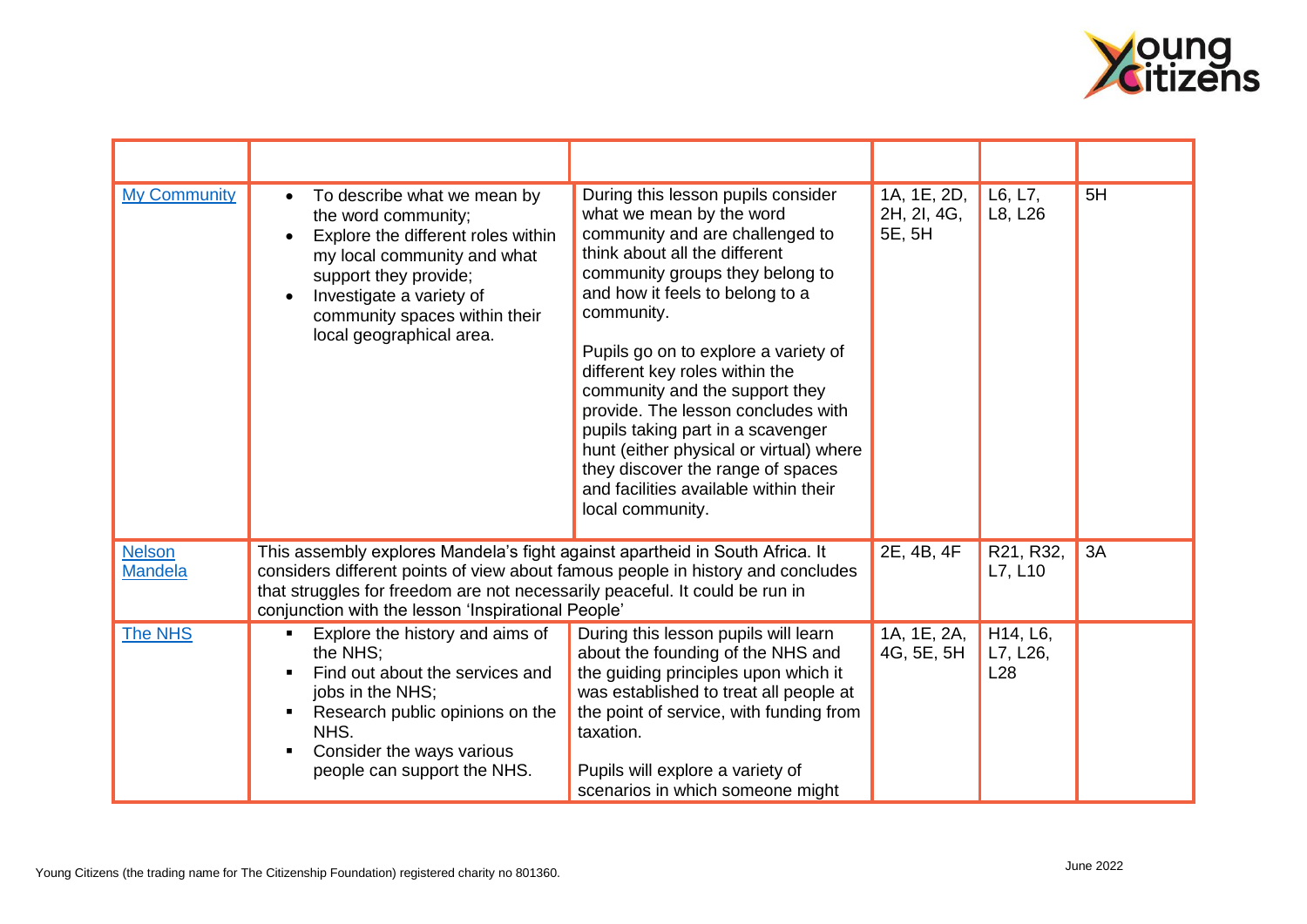

|                                                    |                                                                                                                                                                                                                                          | use the NHS and identify the different<br>services which are offered in these<br>circumstances. They will then have<br>the opportunity to explore case<br>studies of NHS employees, gaining<br>an appreciation for the different<br>skilled positions and firsthand<br>accounts of working for the<br>organization.                                                                                                                                                                                                   |                       |                                                   |                                  |
|----------------------------------------------------|------------------------------------------------------------------------------------------------------------------------------------------------------------------------------------------------------------------------------------------|-----------------------------------------------------------------------------------------------------------------------------------------------------------------------------------------------------------------------------------------------------------------------------------------------------------------------------------------------------------------------------------------------------------------------------------------------------------------------------------------------------------------------|-----------------------|---------------------------------------------------|----------------------------------|
| <b>Our Class</b>                                   | To learn more about my<br>classmates.<br>To suggest solutions to<br>problems in the class.<br>To identify the qualities and<br>behaviours of a good classmate.                                                                           | In this lesson pupils will take part in<br>icebreaker activities that encourage<br>them to consider the views and<br>experiences of their classmates.<br>They will discuss common problems<br>that can arise within the class and<br>playground setting and discuss<br>means of resolution. Pupils will go on<br>to identify the qualities and<br>behaviours that they value in<br>classmates and develop a weekly<br>nominations scheme in which they<br>can celebrate the positive<br>contributions of their peers. | 2F, 4A, 5F            | H <sub>25</sub> , H <sub>26</sub> ,<br>L4, L7, L8 | 2A, 2B, 2C,<br>3A, 3B, 3C,<br>3E |
| <b>Preventing</b><br><b>infectious</b><br>diseases | Understand what is meant by<br>٠<br>the term vaccination.<br>Understand that some infectious<br>diseases can be prevented by<br>vaccinations;<br>Learn about how everyday<br>٠<br>hygiene routines can limit the<br>spread of infection. | In this lesson pupils will recap their<br>knowledge of infectious diseases<br>from the lesson 'What is an infectious<br>disease.' They will then compare their<br>homework research into public health<br>pioneers, identifying the contributions<br>of these famous figures in developing<br>vaccinations, antibiotics and better<br>hygiene practices. Building on their<br>findings, pupils will order statement                                                                                                   | 1A, 2A, 2E,<br>3B, 4A | H9, H10,<br>L4                                    | 11E, 11F                         |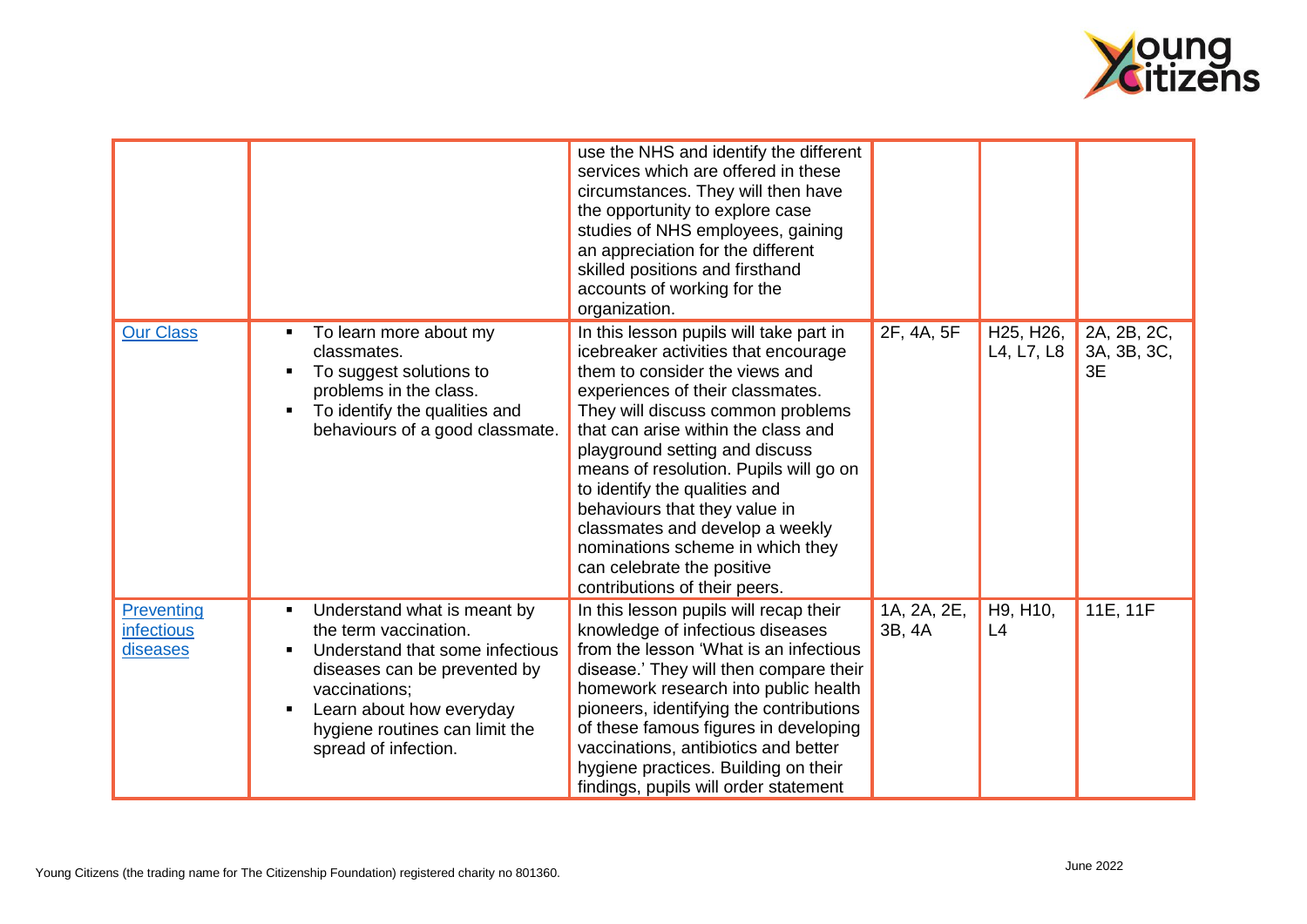

|                                     |                                                                                                                                                                              | cards to learn about the process of<br>vaccinations. They will use picture<br>clues to identify some of the different<br>ways which infections are spread and<br>discuss simple measures that can be<br>taken to prevent further infection.                                                                                                                                                           |            |                                                    |            |
|-------------------------------------|------------------------------------------------------------------------------------------------------------------------------------------------------------------------------|-------------------------------------------------------------------------------------------------------------------------------------------------------------------------------------------------------------------------------------------------------------------------------------------------------------------------------------------------------------------------------------------------------|------------|----------------------------------------------------|------------|
| <b>Relationships</b><br>and the Law | Describe what a marriage and a<br>٠<br>civil partnership is;<br>Examine how the law relating to<br>marriages and civil partnerships<br>has changed throughout history.       | During this lesson pupils explore the<br>concept of marriage and civil<br>partnerships focusing on the fact that<br>they are a legal commitment<br>between two people and what this<br>means.<br>Pupils examine how the law<br>surrounding marriages and civil<br>partnerships has changed since the<br>18 <sup>th</sup> century and what impact this<br>might have on a set of fictional<br>couples. | 2B, 4C     | R <sub>1</sub> , R <sub>3</sub> ,<br>R4, R7,<br>L1 | 1C, 1E, 3A |
| Protecting<br><b>Local Habitats</b> | To understand the term<br>endangered species.<br>To understand threats to local<br>habitats.<br>To research a local habitat.<br>To get involved in local habitat<br>renewal. | In this lesson pupils will learn about<br>endangered British species and the<br>threats to their habitat. Pupils will be<br>guided through ways in which they<br>can take action against habitat loss<br>by developing the habitats in their<br>local area.                                                                                                                                           | 2J, 5A, 5E | L4, L5,<br>L <sub>19</sub>                         |            |
| The Queen -<br>Platinum<br>jubilee  | Explain who the Queen is<br>Describe some of the different<br>roles that she has<br>Explain why the Platinum<br>Jubilee is such a special event.                             | During this lesson pupils discover<br>who the Queen is and what her role<br>involves. They learn about the<br>Platinum Jubilee and explore some of<br>the celebrations that will be taking<br>place. Pupils consider whether they                                                                                                                                                                     | 2a, 2e     | L27, H28                                           |            |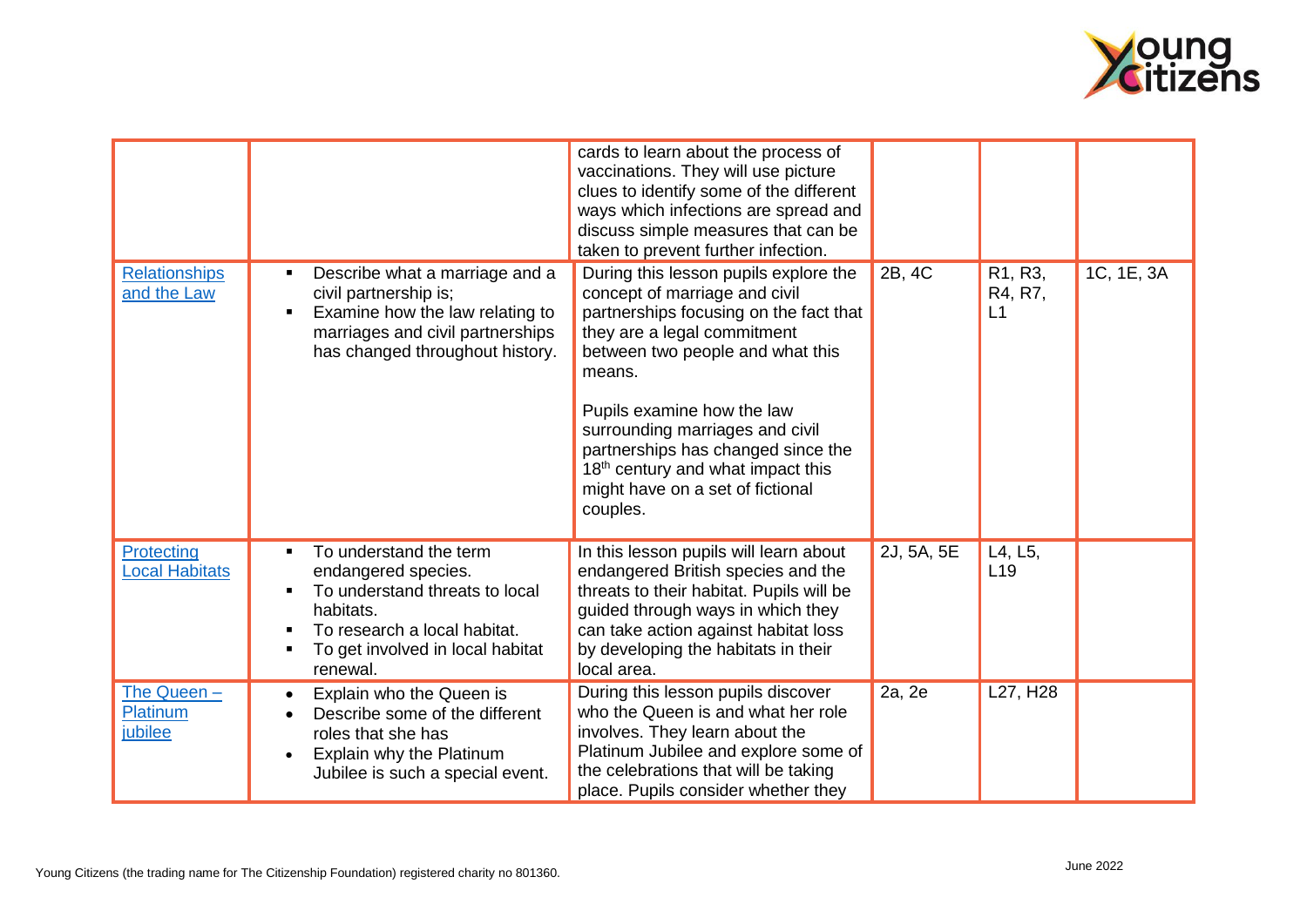

| Raising<br>awareness                         | Pupils reflect on how social media can be an important platform for raising<br>awareness of issues that are important to pupils through the example of Martha                                                                                                   | would like to be a King or Queen<br>before being challenged to plan their<br>own special event to celebrate the<br>jubilee.                                                                                                                                        | 1A, 1C, 2A,<br>3A     | H1, H3,<br>L7, L11                                                                                        | 3E, 4E, 7A                                      |
|----------------------------------------------|-----------------------------------------------------------------------------------------------------------------------------------------------------------------------------------------------------------------------------------------------------------------|--------------------------------------------------------------------------------------------------------------------------------------------------------------------------------------------------------------------------------------------------------------------|-----------------------|-----------------------------------------------------------------------------------------------------------|-------------------------------------------------|
| Representation                               | Payne's school dinner blog.<br>During this assembly pupils consider the importance of equal representation<br>through learning from the example of Marley Dias and her campaign for better<br>representation of black girls in literature.                      |                                                                                                                                                                                                                                                                    | 1A, 1C, 2A,<br>2E, 4F | H <sub>25</sub> , H <sub>27</sub> ,<br>R31, R32,<br>L7, L8,<br>L11                                        | 3B, 3D,<br>3E, 4E, 7A                           |
| <b>Respect</b>                               | To understand what the word<br>٠<br>respect means.<br>To explore how our behaviour<br>and actions may affect how<br>other people feel.<br>To describe a number of ways<br>they can act respectfully.                                                            | In this lesson pupils explore what the<br>word respect means and consider<br>different types of behaviour and<br>whether they are respectful or not.                                                                                                               | 1B, 3A, 4A            | H <sub>3</sub> , H <sub>4</sub> ,<br>R <sub>10</sub> , R <sub>11</sub> ,<br>R30, R31,<br>R32, R33,<br>L25 | 2A, 2B, 2C,<br>2D, 3A, 3B,<br>3C, 3E, 3H,<br>5A |
| <b>Rights and</b><br><b>Responsibilities</b> | To understand the terms 'rights'<br>and responsibilities'.<br>To appreciate how rights are<br>$\blacksquare$<br>balanced against<br>responsibilities.<br>To prepare and agree to a class<br>charter that reflects my rights<br>and responsibilities as a pupil. | In this lesson pupils will develop an<br>understanding of the terms 'rights'<br>and 'responsibilities' and how they<br>balance one another. They will then<br>discuss and prepare a class charter<br>that reflects their rights and<br>responsibilities as pupils. | 2D, 4A, 5A            | L1, L3,<br>L4, L5, L7                                                                                     | 3A, 3B, 3C,<br>3E                               |
| <b>Rules</b>                                 | To understand the concept of<br>٠<br>rules.<br>To be able to explain why we<br>need rules.                                                                                                                                                                      | Pupils explore what rules are, why we<br>need them and create a set of rules<br>for their classroom. Ideally this<br>activity will take place at the start of<br>the school year. A number of different                                                            | 2D                    | H37, R11,<br>R30, R31,<br>R32,L1,<br>L30                                                                  | 3A, 3B, 3C,<br>3E, 3H, 5A                       |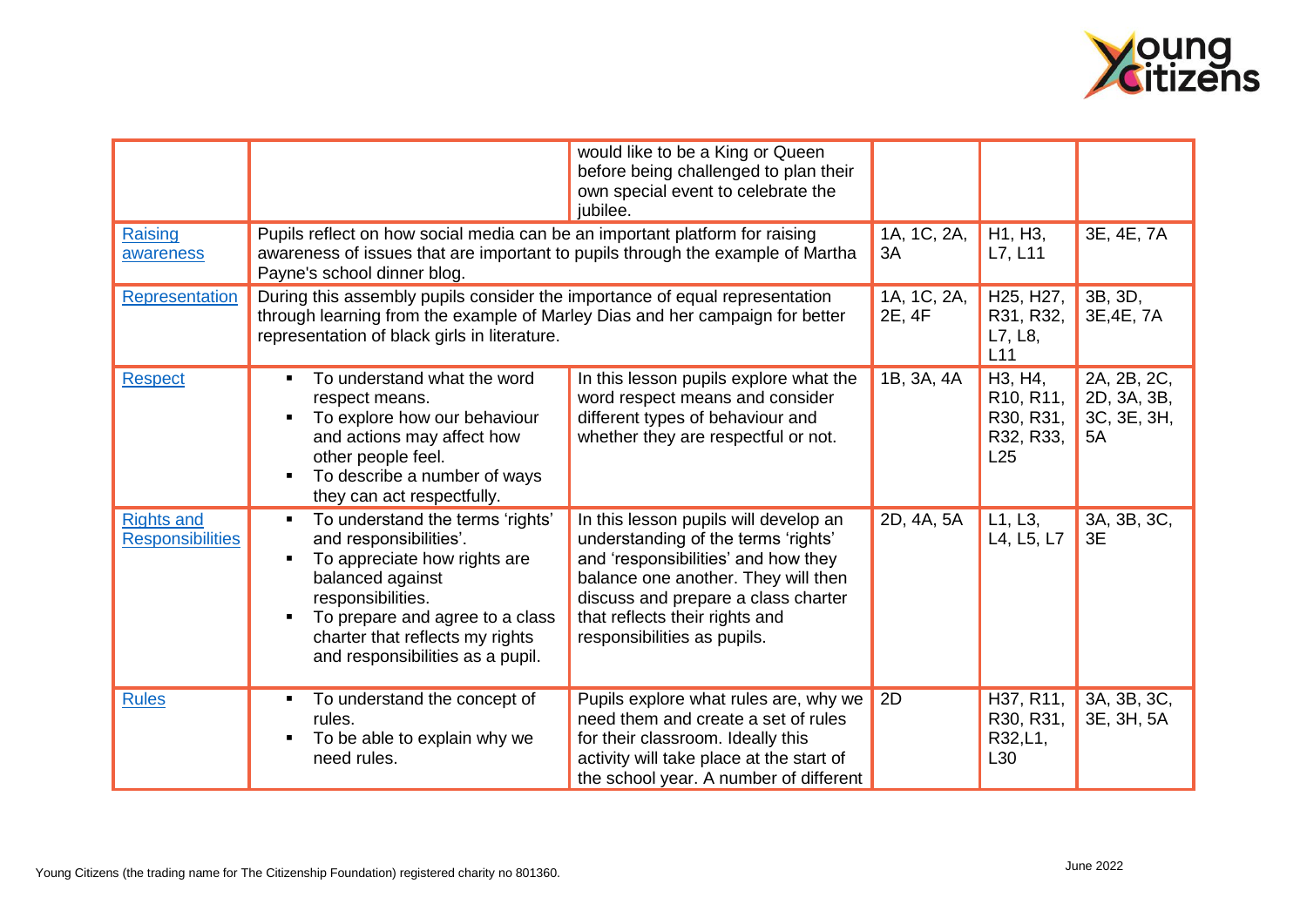

|                                           | To suggest a number of rules<br>that should be used in their<br>classroom.                                                                                                                                                                                                                                                             | ideas for how rules can be agreed<br>upon have been included.                                                                                                                                                                                                                                                                                                                                                                                                                                                                                                                       |                                          |                                             |                   |
|-------------------------------------------|----------------------------------------------------------------------------------------------------------------------------------------------------------------------------------------------------------------------------------------------------------------------------------------------------------------------------------------|-------------------------------------------------------------------------------------------------------------------------------------------------------------------------------------------------------------------------------------------------------------------------------------------------------------------------------------------------------------------------------------------------------------------------------------------------------------------------------------------------------------------------------------------------------------------------------------|------------------------------------------|---------------------------------------------|-------------------|
| <b>Strong</b><br><b>Societies</b>         | To understand the term society.<br>To consider the benefits of living<br>in a society.<br>To identify roles that are<br>essential to a strong society.<br>To research a career of their<br>choice and reflect upon how this<br>role supports a strong society.                                                                         | In this lesson pupils will consider the<br>benefits of living in a society rather<br>than isolation. They will identify roles<br>that are essential to a strong society<br>and reflect on how they might<br>contribute to their community in their<br>future career.                                                                                                                                                                                                                                                                                                                | 1E, 2E                                   | R10, R13,<br>R32, L4,<br>L6, L7,<br>L8, L26 | 1A, 1D, 2B,<br>3A |
| The G7                                    | Explain what the role of the G7<br>is and who the seven member<br>countries are.<br>Identify some of the key<br>achievements of the G7.<br>Examine what sort of global<br>topics the G7 discusses and the<br>influence they have on these.<br>Present their own ideas on the<br>global issue of climate change<br>at a mock G7 Summit. | During this lesson pupils explore the<br>history and function of the G7 and<br>are introduced to the sort of<br>discussions held at the annual G7<br>Summit. They learn about the role of<br>the member countries and explore<br>some of the key achievements of the<br>G7.<br>Pupils have the opportunity to<br>represent a group or country as they<br>explore the topic of climate change.<br>Working together they look at<br>challenges, opportunities and<br>solutions around I climate change<br>and present these ideas as<br>'interventions' at a class Summit<br>meeting. | 1a, 1c, 2a,<br>2e, 2j, 5a,<br>5c, 5d, 5g | L5                                          |                   |
| The Value of<br><b>Trees</b><br>Parts 1-3 | To understand the role that<br>trees play in supporting life on<br>Earth.                                                                                                                                                                                                                                                              | In this lesson pupils will learn about<br>the role trees play in supporting life<br>on Earth and their importance in our                                                                                                                                                                                                                                                                                                                                                                                                                                                            | 2J, 5A, 5E                               | H3, L5,<br>L <sub>19</sub>                  |                   |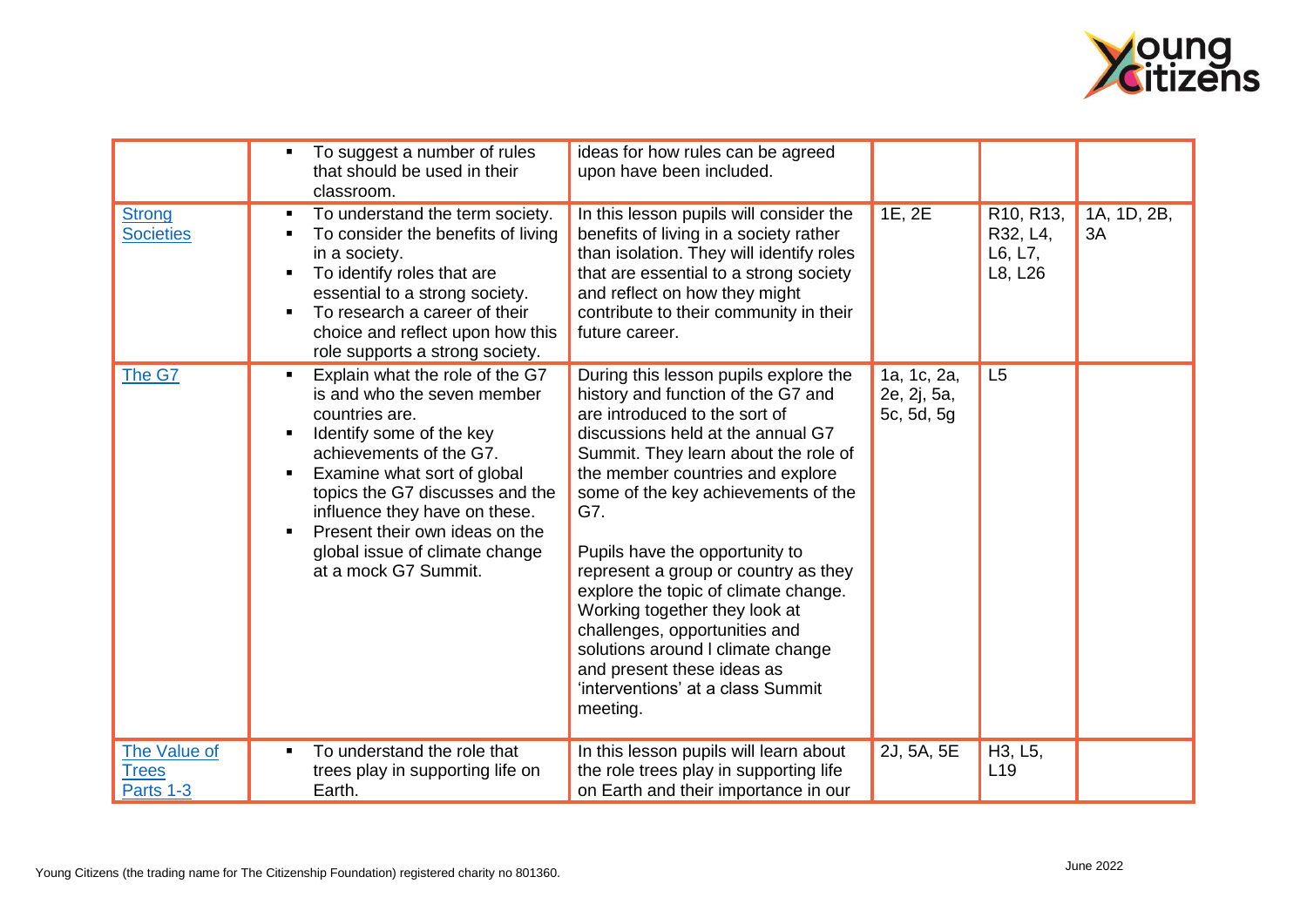

|                         | To understand the importance of<br>trees to human lives.<br>To research deforestation and<br>its effect on the world.<br>To involve students in forestry<br>renewal campaigns.                                                                                                                                   | daily lives. They will examine the<br>effects of deforestation and learn how<br>they can help to renew forests.                                                                                                                                                                                                                                                                                                                                                                                                                                     |                              |                                                                                                           |    |
|-------------------------|------------------------------------------------------------------------------------------------------------------------------------------------------------------------------------------------------------------------------------------------------------------------------------------------------------------|-----------------------------------------------------------------------------------------------------------------------------------------------------------------------------------------------------------------------------------------------------------------------------------------------------------------------------------------------------------------------------------------------------------------------------------------------------------------------------------------------------------------------------------------------------|------------------------------|-----------------------------------------------------------------------------------------------------------|----|
| <b>Times of Need</b>    | To consider the consequences<br>of inequality.<br>To think about times of need in<br>life.<br>To learn about some of the<br>ways the Government helps in<br>times of need.<br>To reflect on how life in the UK<br>might be without government<br>help.                                                           | During this lesson pupils will consider<br>how inequality can affect a person's<br>chances to succeed in life. Pupils will<br>learn about the founding of the<br>modern welfare state in the UK in the<br>aftermath of World War II and<br>consider its intended purpose. They<br>will then look at what welfare services<br>are provided today and consider<br>situations in which someone might<br>need to access those services.<br>Lastly, they will reflect on what life<br>might be like without the support<br>offered by the welfare state. | 1A, 2J, 4G                   | H <sub>21</sub> , L <sub>7</sub> ,<br>L17, L20,<br>L24                                                    | 3B |
| Understanding<br>Cancer | To understand what cancer is<br>$\blacksquare$<br>and some simple facts about it.<br>To know that a range of<br>$\blacksquare$<br>healthcare professionals can<br>support our health journey<br>throughout life.<br>To understand that people<br>undergoing treatment for cancer<br>may need additional support. | In this lesson pupils will gain an<br>understanding of what cancer is with<br>an opportunity to look at some facts<br>about cancer. They'll have a chance<br>to think about how we take care of<br>our physical and mental health<br>throughout our lives and which<br>healthcare professionals can support<br>that journey. They'll also think about<br>the needs of someone who is<br>undergoing treatment for cancer and<br>how to support them.                                                                                                 | 1A, 1E,<br>2A, 2E, 2K,<br>4G | H1, H2,<br>H <sub>3</sub> , H <sub>4</sub> ,<br>H <sub>5</sub> , H <sub>6</sub> ,<br>H7, H10,<br>H14, H46 |    |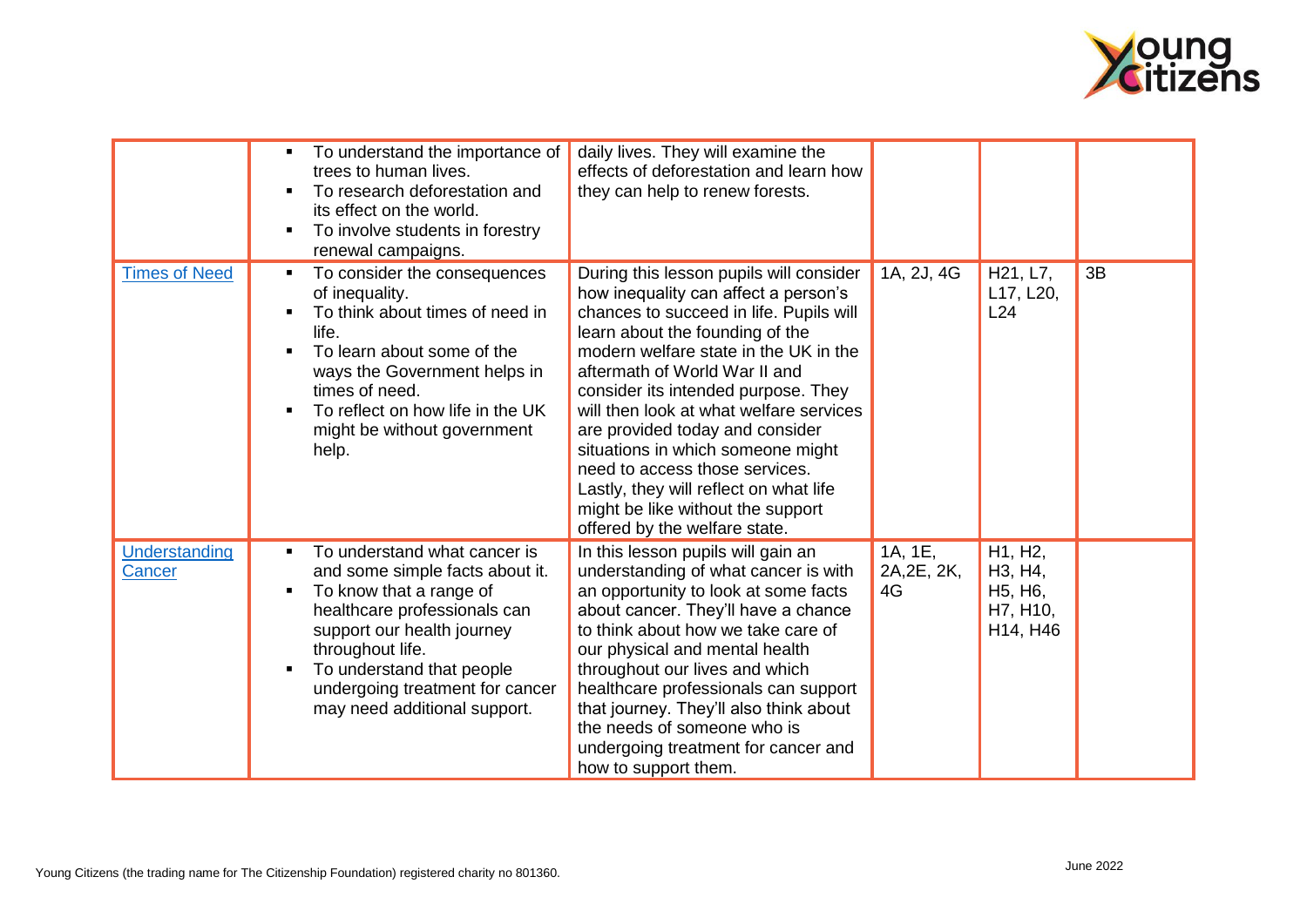

| <b>Using</b><br><b>Technology for</b><br>Good                | To consider the ways in which<br>technology can benefit people.<br>To learn about innovators who<br>have helped others with their<br>inventions.<br>To try to design a technology<br>that will solve a problem.                            | In this lesson pupils will consider the<br>multiple uses of technology and how<br>technology can be used to solve<br>problems. Pupils will have an<br>opportunity to design and build a<br>model which will help a member of<br>their school.<br>Pupils will also reflect on how<br>inequalities can arise when some<br>people have access to technologies<br>and others do not.                                                                                                                                                      | 2E     | H3, H4,<br>L4, L7,<br>L11                        | 7A |
|--------------------------------------------------------------|--------------------------------------------------------------------------------------------------------------------------------------------------------------------------------------------------------------------------------------------|---------------------------------------------------------------------------------------------------------------------------------------------------------------------------------------------------------------------------------------------------------------------------------------------------------------------------------------------------------------------------------------------------------------------------------------------------------------------------------------------------------------------------------------|--------|--------------------------------------------------|----|
| <b>Water: Our</b><br><b>Most Precious</b><br><b>Resource</b> | To understand that water is<br>essential to life on Earth.<br>To understand the importance of<br>clean water for human health.<br>To understand the threats to our<br>water sources.<br>To involve students in water<br>saving activities. | In this lesson pupils will learn about<br>the qualities of water and why it is<br>vital to life on Earth. They will<br>consider the problems facing people<br>who cannot access clean water and<br>the pressures that have been placed<br>on our water supply due to climate<br>change and population growth.<br>Finally, through the example of Cape<br>Town's water crisis, pupils will reflect<br>on the implications of water<br>shortages before learning about how<br>they can take action in their own lives<br>to save water. | 2J, 5A |                                                  |    |
| <b>What Are</b><br><b>Human Rights</b>                       | To understand the term 'human<br>rights'.<br>To learn that we all have human<br>rights which are set out in the<br>Universal Declaration of Human<br>Rights.                                                                               | In this lesson pupils will explore what<br>human rights are. They will examine<br>individual human rights and discuss<br>why they are of primary importance to<br>all people and society.<br>Pupils will be given a basic overview<br>of the United Nations Declaration of                                                                                                                                                                                                                                                            | 1A, 2D | L <sub>2</sub> , L <sub>3</sub> , L <sub>4</sub> |    |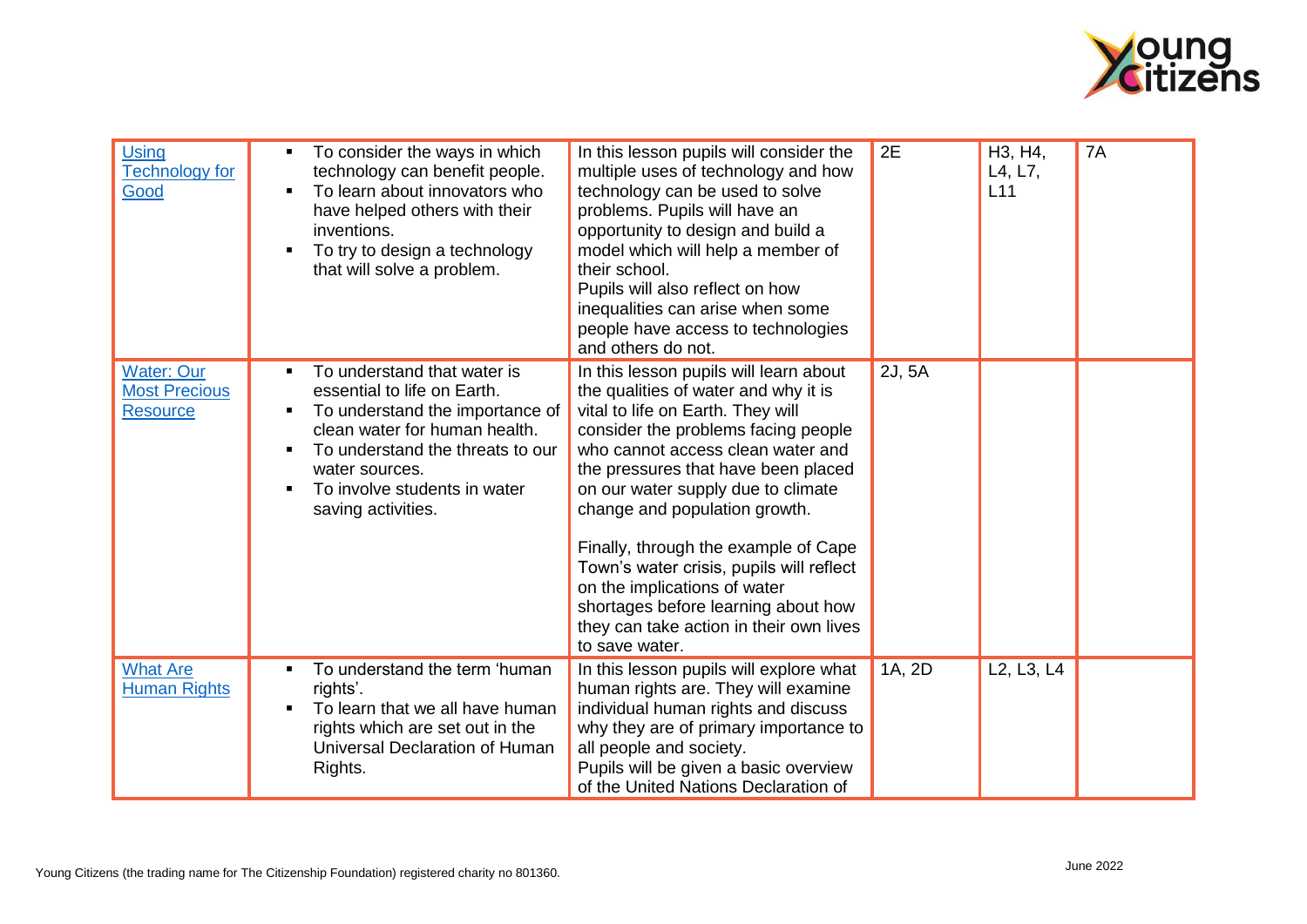

|                                                 | To examine individual human<br>rights and discuss why they are<br>important to all people.                                                                                                                                                                                                                                                                                                                                                           | Human Rights and how the law in the<br>UK protects all citizens' human rights.                                                                                                                                                                                                                                                                                                                                                                                           |                   |            |        |
|-------------------------------------------------|------------------------------------------------------------------------------------------------------------------------------------------------------------------------------------------------------------------------------------------------------------------------------------------------------------------------------------------------------------------------------------------------------------------------------------------------------|--------------------------------------------------------------------------------------------------------------------------------------------------------------------------------------------------------------------------------------------------------------------------------------------------------------------------------------------------------------------------------------------------------------------------------------------------------------------------|-------------------|------------|--------|
| <b>What happens</b><br>when laws are<br>broken? | Describe three different people<br>$\blacksquare$<br>that someone accused of a<br>crime might meet and what their<br>roles are (police officer,<br>magistrate and solicitor).<br>Explain what a sentence is and<br>their five main purposes.<br>Describe four different types of<br>sentence.<br>Explain what the words<br>aggravating and mitigating<br>mean and identify a number of<br>different aggravating and<br>mitigating factors in a case. | During this lesson pupils explore<br>what happens when laws are broken,<br>learn about the different types of<br>sentences that are given and the<br>main purposes of sentencing. Please<br>note, before taking part in the lesson<br>pupils will need to have a basic<br>understating of what the rule of law is<br>and why we need laws. You might<br>like to use the 'Why do we have<br>laws?' to explore these areas with<br>pupils ahead of delivering this lesson. | 1e, 2a, 2b,<br>2g | L1, L36    |        |
| What is a<br>Charity?                           | To identify reasons why<br>charities are created.<br>To understand the features of<br>charity.<br>To understand the range of work<br>done by charities.                                                                                                                                                                                                                                                                                              | In this lesson pupils will learn about<br>the reasons why charities are<br>created. They will be introduced to<br>the main features of a charity and<br>have the opportunity to research the<br>work of a charity of their choice. They<br>will consolidate their learning by<br>designing a charity of their own,<br>which takes into account the charity's<br>purpose, promotion, actions and<br>funding.                                                              | 2H, 4B            | L4, L6, L7 |        |
| What is a<br>Citizen?                           | To develop an understanding of<br>٠<br>the terms 'citizen' and<br>'citizenship';                                                                                                                                                                                                                                                                                                                                                                     | In this lesson pupils will be<br>encouraged to think of themselves as<br>citizens with the potential to make a<br>positive difference in society. Pupils                                                                                                                                                                                                                                                                                                                 | 1B, 4A            | L4, L7     | 3A, 3E |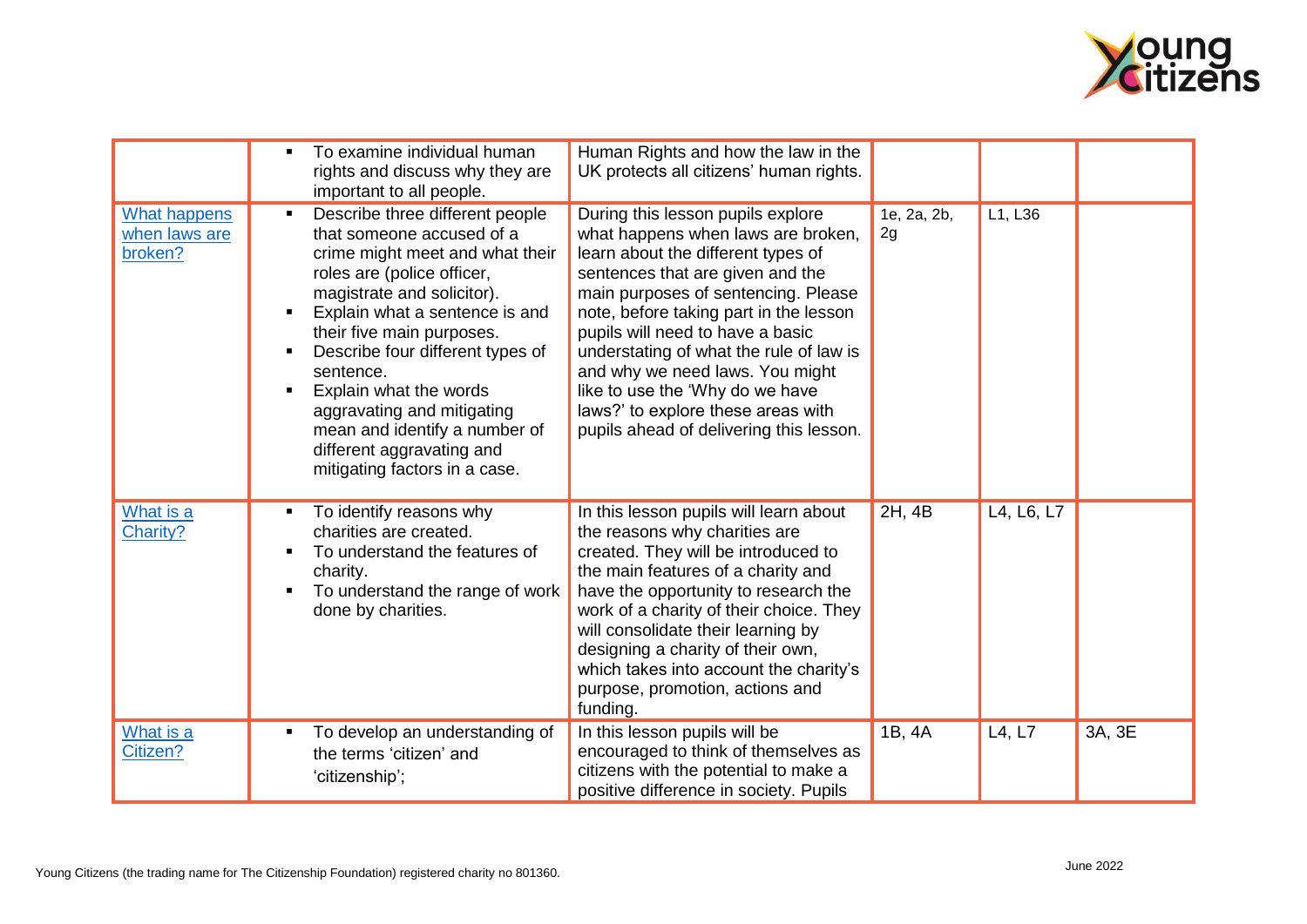

|                                             | To identify ways to be an active<br>citizen who makes a positive<br>difference.                                                                                                                                            | consider what is meant by the terms<br>citizen and citizenship. Pupils<br>examine a child's diary entry and<br>reflect how in an ordinary day the<br>actions of this young person have<br>positively impacted on their family,<br>friends, school and the wider world.                                                                                                                                                                                                                                                                                                                                                                                                                                                                                                                                                                                                                                                   |                       |        |     |
|---------------------------------------------|----------------------------------------------------------------------------------------------------------------------------------------------------------------------------------------------------------------------------|--------------------------------------------------------------------------------------------------------------------------------------------------------------------------------------------------------------------------------------------------------------------------------------------------------------------------------------------------------------------------------------------------------------------------------------------------------------------------------------------------------------------------------------------------------------------------------------------------------------------------------------------------------------------------------------------------------------------------------------------------------------------------------------------------------------------------------------------------------------------------------------------------------------------------|-----------------------|--------|-----|
| What is an<br><b>infectious</b><br>disease? | To understand the term<br>infectious agent<br>To explore how infectious<br>٠<br>agents such asbacteria, viruses,<br>fungi and other parasites can<br>affect health;<br>To learn about the body's<br>٠<br>natural defences. | In this lesson pupils consider how<br>infections can spread rapidly through<br>a population by participating in a<br>simple activity where biodegradable<br>glitter is passed through the class<br>from one source through the action of<br>shaking gloved hands. Pupils are<br>then be introduced to the different<br>infectious agents that cause disease<br>(bacteria, viruses, fungi and parasitic<br>organisms) through scavenging for<br>information to complete a fact file on<br>each. Pupils are also introduced to<br>some of the body's natural defences<br>and play a game that simply models<br>some of these defence mechanisms.<br>The lesson culminates with setting a<br>homework task in which pupils<br>research the contributions of<br>pioneers in the field of infection<br>prevention and treatment as<br>preparation for the next lesson in this<br>series, 'Preventing infectious<br>diseases.' | 1A, 2A, 2E,<br>3B, 4A | H9, L4 | 11E |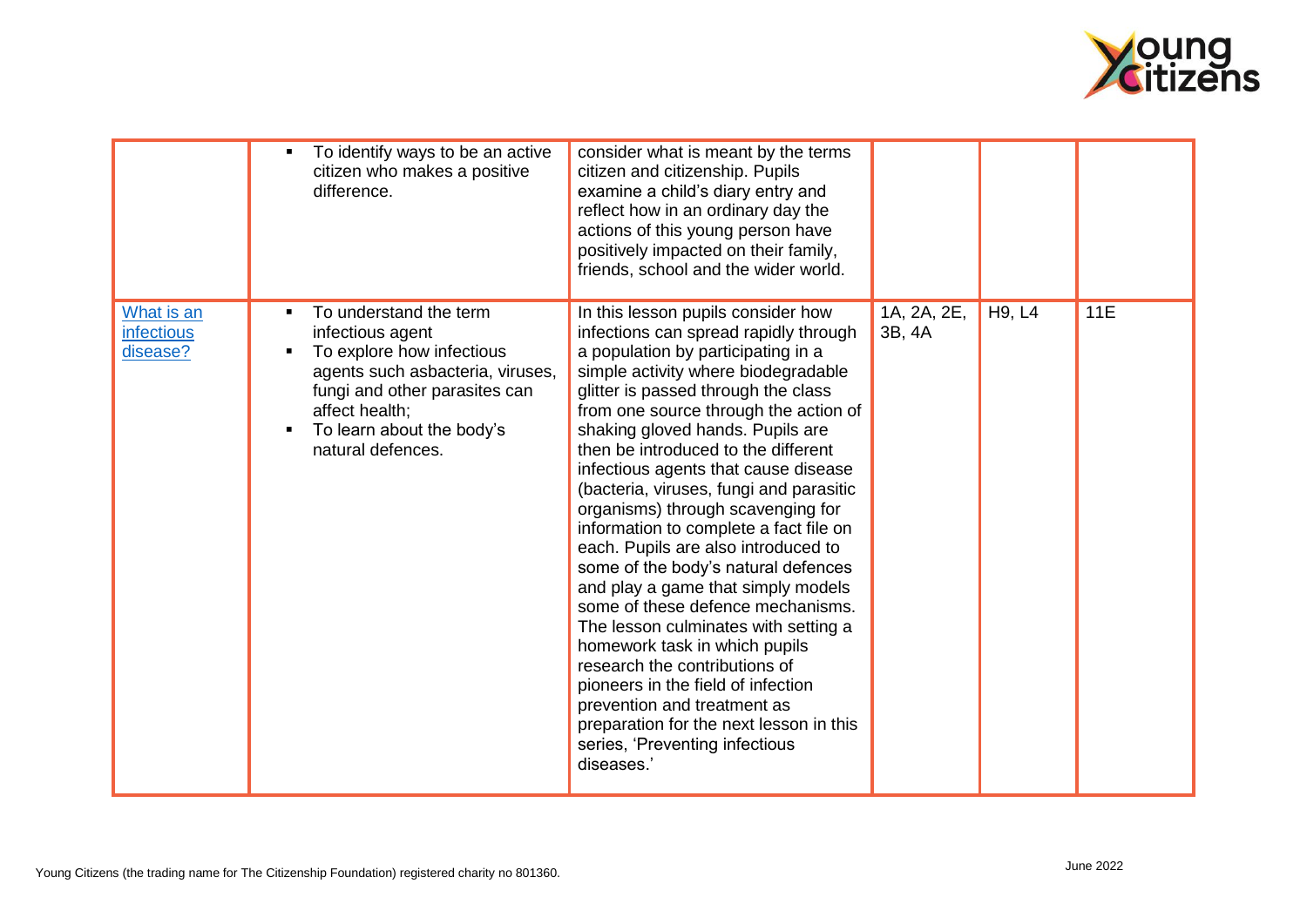

| <b>What is</b><br>Philanthropy? | To understand the meaning of<br>the word philanthropy.<br>To consider the importance of<br>philanthropy.<br>To examine examples of<br>philanthropy in action.                                          | In this lesson pupils will learn about<br>the meaning of the word philanthropy<br>through looking at real life examples.<br>They will consider why philanthropy is<br>important and what motivates<br>philanthropists.                                                                                                                                                               | 1B, 2J, 4B,<br>5B | L4, L6, L7                    |  |
|---------------------------------|--------------------------------------------------------------------------------------------------------------------------------------------------------------------------------------------------------|--------------------------------------------------------------------------------------------------------------------------------------------------------------------------------------------------------------------------------------------------------------------------------------------------------------------------------------------------------------------------------------|-------------------|-------------------------------|--|
| <b>Where Do You</b><br>Stand?   | To consider two sides of an<br>argument.<br>To share your views and<br>opinions.                                                                                                                       | Over a series of short sessions,<br>pupils will have the opportunity to<br>consider topical issues related to their<br>school life. Pupils will consider the<br>strength of arguments for and against<br>different school policies before<br>sharing and comparing their own<br>opinion with that of their peers.                                                                    | 1A, 2A            | R30, R31,<br>R32, R33,<br>R34 |  |
| <b>Who Keeps Us</b><br>Healthy? | To discuss the benefits of caring<br>for the health of the population;<br>To identify those who play a role<br>in keeping populations healthy;<br>To support healthy lifestyles<br>amongst your class. | In this lesson pupils consider what<br>being healthy means and who plays<br>a role in keeping the population<br>healthy. The coronavirus pandemic is<br>given as an example of populations<br>taking shared responsibility for their<br>health. Pupils are asked to discuss<br>the types of measures that were<br>taken by themselves as well as those<br>in positions of authority. | 2J, 3A, 5A,       |                               |  |
| Why Do We<br><b>Have Rules</b>  | The different roles of parliament,<br>government and the justice<br>system.<br>What the rule of law means.                                                                                             | During this lesson pupils will<br>explore why we need laws and how<br>they are made. They will learn about<br>the different roles of parliament,                                                                                                                                                                                                                                     | 2B, 2G, 5C        | L1, L3,<br>L6,                |  |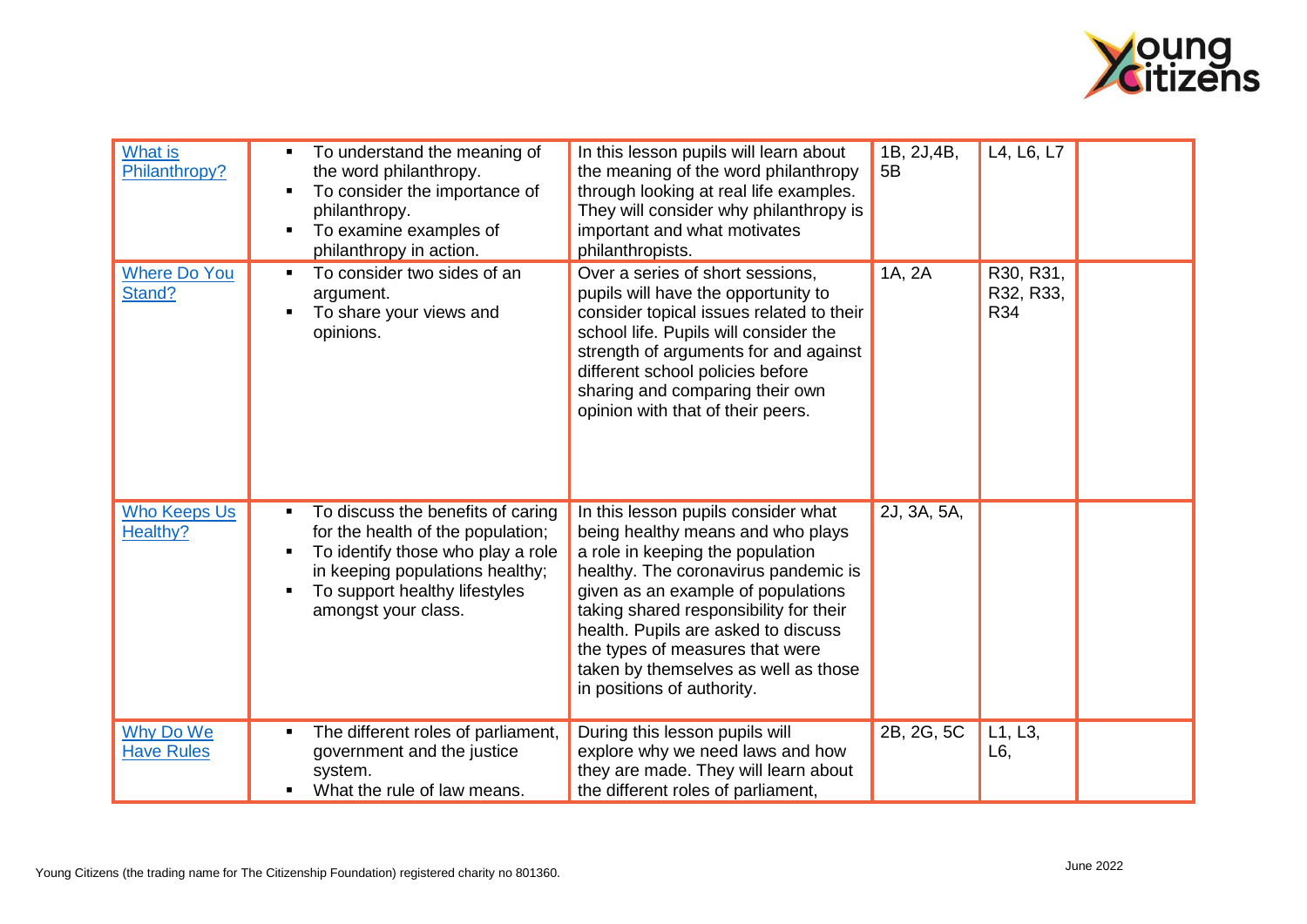

|                                                                            | How laws are made.<br>How they can participate in our<br>democracy.                                                                                                                                                                                                                                                                                                        | government and the justice system<br>and consider what part they can<br>place within democracy.                                                                                                                                                                                                                                                                                                                                                                                                                                                                                                                                                                                                                                                                                                                                                                                                                                                                                           |            |                  |  |
|----------------------------------------------------------------------------|----------------------------------------------------------------------------------------------------------------------------------------------------------------------------------------------------------------------------------------------------------------------------------------------------------------------------------------------------------------------------|-------------------------------------------------------------------------------------------------------------------------------------------------------------------------------------------------------------------------------------------------------------------------------------------------------------------------------------------------------------------------------------------------------------------------------------------------------------------------------------------------------------------------------------------------------------------------------------------------------------------------------------------------------------------------------------------------------------------------------------------------------------------------------------------------------------------------------------------------------------------------------------------------------------------------------------------------------------------------------------------|------------|------------------|--|
| Why Do We<br>Pay Taxes? -<br>Part 1<br>Why Do We<br>Pay Taxes? -<br>Part 2 | To understand what the word<br>tax means.<br>To learn about what taxes fund<br>in the UK.<br>To learn about different ways<br>that tax is collected in the UK.<br>To understand that councils<br>make local spending decisions.<br>To learn that council tax raises<br>extra money for local services.<br>To consider how taxes would be<br>best spent in your local area. | Part 1 - During this lesson pupils will<br>learn that public services are largely<br>funded through the payment of taxes<br>to the government. Pupils will learn<br>that taxes are paid on income as well<br>as goods and services.<br>Through case studies on the recent<br>adoption of the sugar tax and the<br>campaign to end taxation on female<br>sanitary products, pupils will consider<br>how governments change their<br>taxation strategies in response to<br>issues in society.<br>Part 2 - During this lesson pupils will<br>learn that councils are responsible for<br>local spending decisions and can<br>raise additional funds for public<br>services through council taxes. Pupils<br>will survey residents in their area to<br>identify the key concerns of their<br>neighbourhood. The findings of the<br>class will inspire a piece of artwork<br>and/or a letter to their local council<br>that reflects how the community want<br>taxes to be spent in their area. | 1A, 2A, 2J | R34, L19,<br>L20 |  |
| <b>World Female</b>                                                        | Identify the continent of Africa                                                                                                                                                                                                                                                                                                                                           | During this lesson children will learn                                                                                                                                                                                                                                                                                                                                                                                                                                                                                                                                                                                                                                                                                                                                                                                                                                                                                                                                                    | 2a, 2e, 2j | L4, L5,          |  |
| <b>Ranger Day</b>                                                          | and describe some of its wildlife.                                                                                                                                                                                                                                                                                                                                         | about World Female Ranger Day.                                                                                                                                                                                                                                                                                                                                                                                                                                                                                                                                                                                                                                                                                                                                                                                                                                                                                                                                                            |            | L26              |  |
| (lesson plan<br>and assembly)                                              |                                                                                                                                                                                                                                                                                                                                                                            | Pupils will explore where the                                                                                                                                                                                                                                                                                                                                                                                                                                                                                                                                                                                                                                                                                                                                                                                                                                                                                                                                                             |            |                  |  |